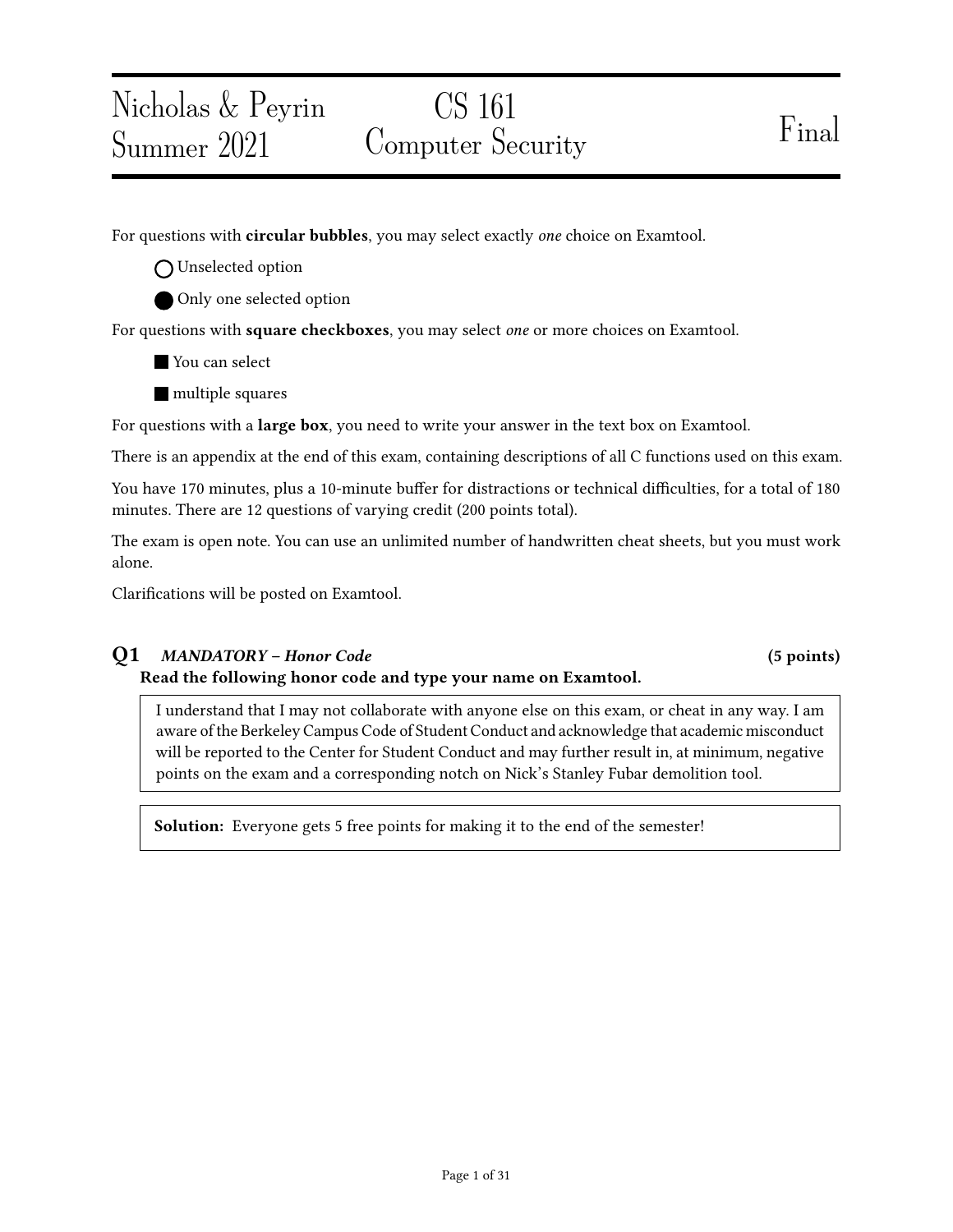# $Q2$  True/false (30 points)

Each true/false is worth 2 points.

Q2.1 TRUE or FALSE: TLS with Diffie-Hellman is still vulnerable to man-in-the-middle attackers by intercepting and performing two separate key exchanges with both sides.

TRUE FALSE



**Solution:** False. In TLS, the server's public parameter  $g^a \mod p$  is signed by the server, so an attacker cannot modify this value.

Q2.2 TRUE or FALSE: In TLS, an attacker cannot change the client and server random values  $R_b$  and  $R<sub>s</sub>$  sent at the beginning of the exchange undetected, even though the client and server have not yet agreed on a set of symmetric keys.





Solution: True. MACs over the entire dialogue are sent at the end of the handshake in order to verify that no communication was tampered with. If the attacker tampers with  $R_b$  or  $R_s$ , the exchanged MACs will not match, and the tampering will be detected.

After the exam, we decided that the wording on this question was ambiguous (particularly the phrase about not yet agreeing on a set of symmetric keys), so this question was dropped, and all students received credit.

Q2.3 TRUE or FALSE: Referrer validation is a valid defense against reflected XSS attacks.

Clarification during exam: This question has been dropped. All students will receive credit on this question.





Solution: The intended solution was false: Referrer validation is a defense against CSRF attacks.

However, referrer validation could stop some reflected XSS attacks. For example, if the victim clicks on a reflected XSS link on the attacker's website, the server could see the request came from the attacker's website and reject the request.

Because the answer was ambiguous, we dropped this question and gave everyone full points.

Q2.4 True or False: Hybrid encryption typically uses symmetric encryption to encrypt the plaintext and asymmetric encryption to encrypt a symmetric key.

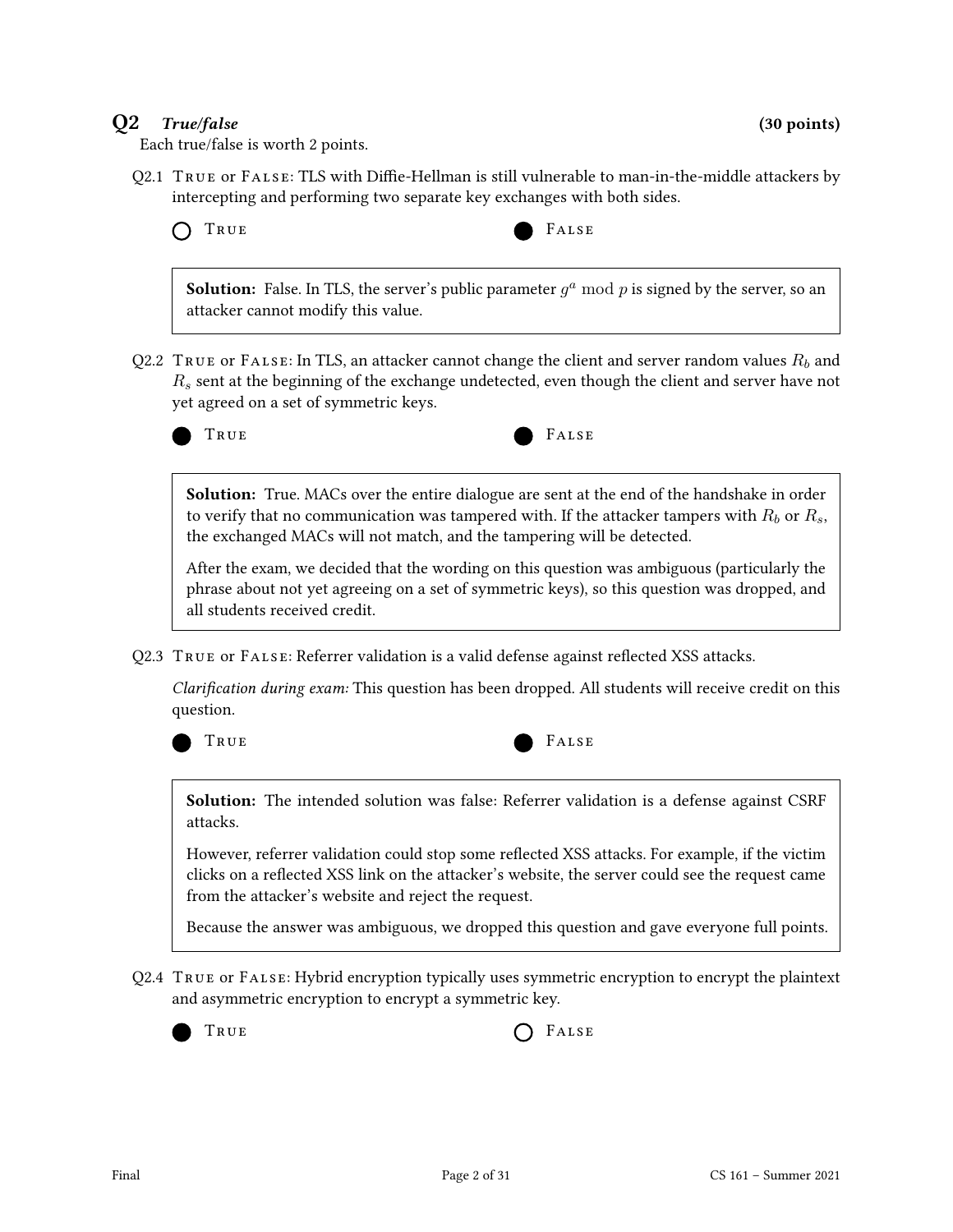**Solution:** True. Hybrid encryption uses symmetric encryption to encrypt the message because it is fast and can handle arbitrary-length ciphertexts, and asymmetric encryption is only used to encrypt the symmetric key because it is slow and can only handle ciphertexts up to a certain length.

Q2.5 TRUE or  $FALSE$ : If the first and last node in a Tor circuit learn that they are part of the same circuit and collude with one another, they are able to deanonymize the Tor user, even if the middle node is honest.

| ٦<br>۰, | - - |
|---------|-----|

RUE  $\bigcap$  FALSE

**Solution:** True. The middle node of the Tor circuit exists to defend against the attack where the entry node directly contacts the exit node to collude. If they are able to bypass this, then the anonymity guarantees are lost.

Q2.6 True or False: One advantage of pointer authentication over stack canaries is that pointer authentication is harder to brute-force than stack canaries.



Solution: False. A brute-force attack is easier with pointer authentication because there are fewer unused bits in a pointer authentication code (PAC) (around 25 bits on a 64-bit system) compared to the randomized bytes of the stack canary (56 bits on a 64-bit system).

Q2.7 True or False: While developing a website, the programmer leaves the server password hidden in the website's HTML. This violates Shannon's Maxim.

| True | $O$ FALSE |
|------|-----------|
|------|-----------|

Solution: True. The programmer is relying through security through obscurity, which is a violation of Shannon's Maxim.

Q2.8 True or False: Most CAPTCHAs are set up to distinguish good bots, such as web crawlers, from malicious bots.



TRUE FALSE

Solution: False. CAPTCHAs can only distinguish between bots and humans.

Q2.9 True or False: Cursorjacking is a UI attack that relies on creating a fake cursor that is more prominent or visible than the real cursor.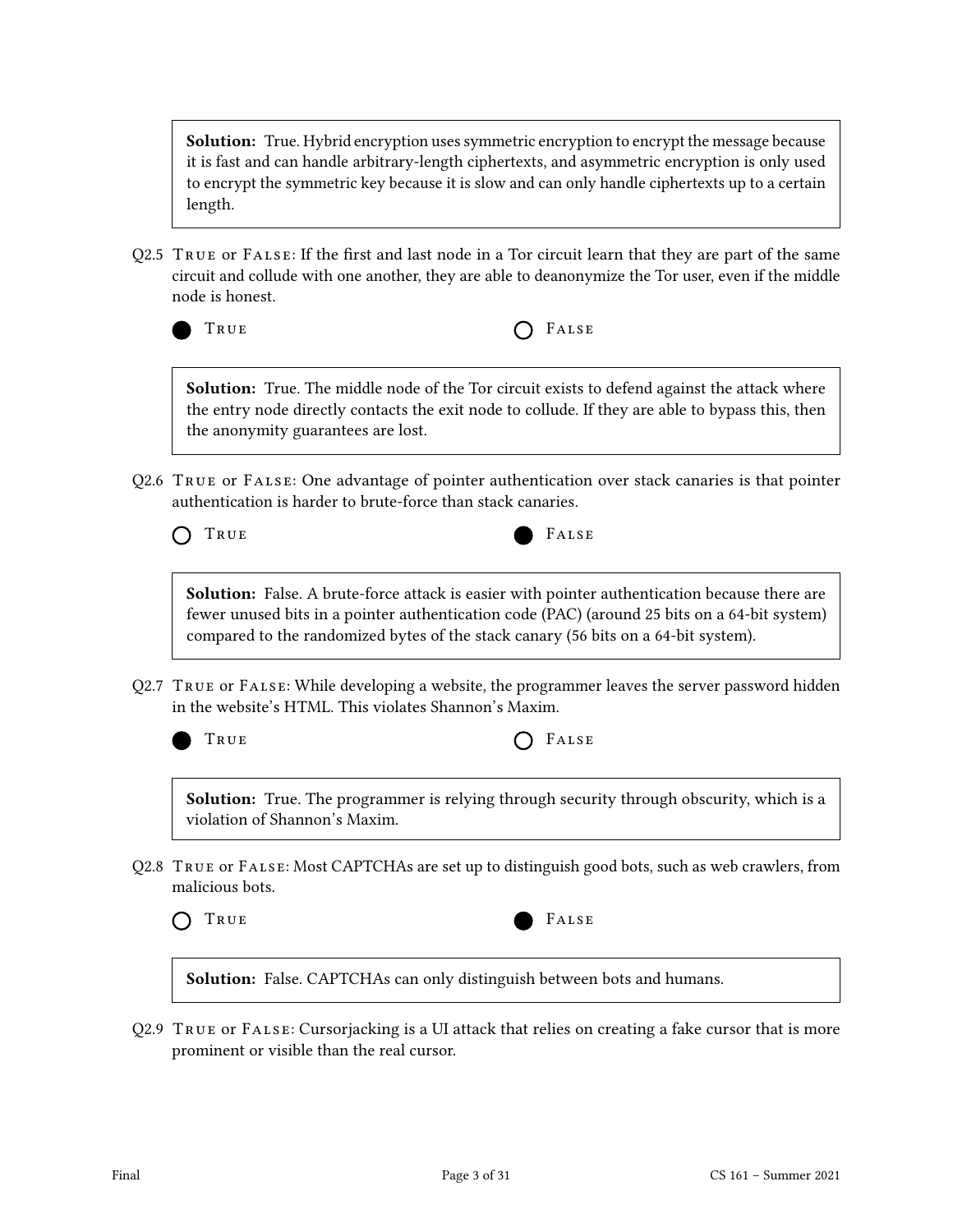

Solution: True. This is the definition of cursorjacking.

Q2.10 True or False: In a program that has stack canaries enabled, the stack canary takes on the same value across multiple executions of the program.

| I RUE.<br>$\sim$<br>---<br>- - - |  |
|----------------------------------|--|
|                                  |  |

FALSE

**Solution:** False. The stack canary takes on a different value every time the program is run.

Q2.11 True or False: If Alice encrypts a message with AES-CBC, but instead of using completely random IVs, she uses  $R$ ,  $R$  + 1,  $R$  + 2, and so on, where  $R$  is a random value that she chose once, this scheme is IND-CPA secure.



Solution: False. As seen in discussion, if the attacker can predict future IVs in AES-CBC, then AES-CBC is not IND-CPA secure.

Q2.12 True or False: DNSSEC uses TLS to protect against attacks when transmitting packets.



**Solution:** False. DNSSEC uses UDP and offline signatures protect records. (Recall that DNSSEC is supposed to be fast and lightweight, and TLS is slower because of a long handshake.)

Q2.13 True or False: SHA-256 is a good hash function to use when hashing passwords.

TRUE FALSE



Solution: False. SHA256 is a fast hash function, which would allow offline password guessing attacks to be done efficiently. Instead, a slow hash function such as PBKDF2 or Argon2 would be better since it makes brute-force attacks mostly infeasible.

Q2.14 TRUE OF FALSE: A firewall does not defend against a trusted party inside the firewall that becomes malicious and attempts to breach other computers within the network.





**Solution:** True. Firewalls assume that users inside the firewall are trusted, so a malicious user inside the network has unlimited power to attack other machines inside the network.

Q2.15 True or False: One weakness of one-time authentication codes, such as those sent to a user's cell phone number, is that they are still vulnerable to a transient phishing attack.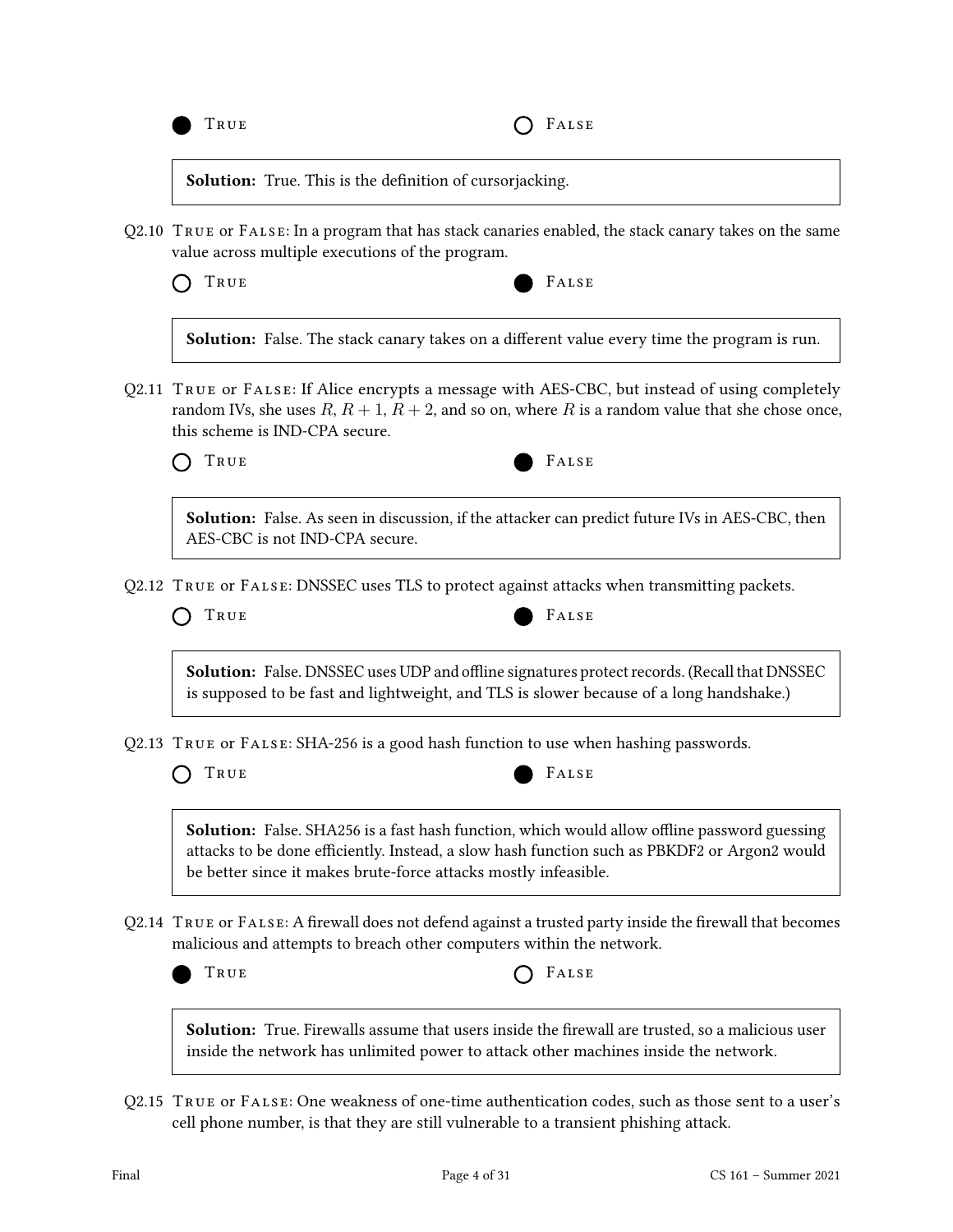

Solution: True. Transient phishing attacks simply trick the user into entering the one-time code sent by the legitimate service, and then the attackers use the code to access the account themselves.

Q2.16 (0 points) True or False: EvanBot is a real bot.



TRUE **COLLECTER** 

Solution: True. EvanBot always fails CAPTCHAs.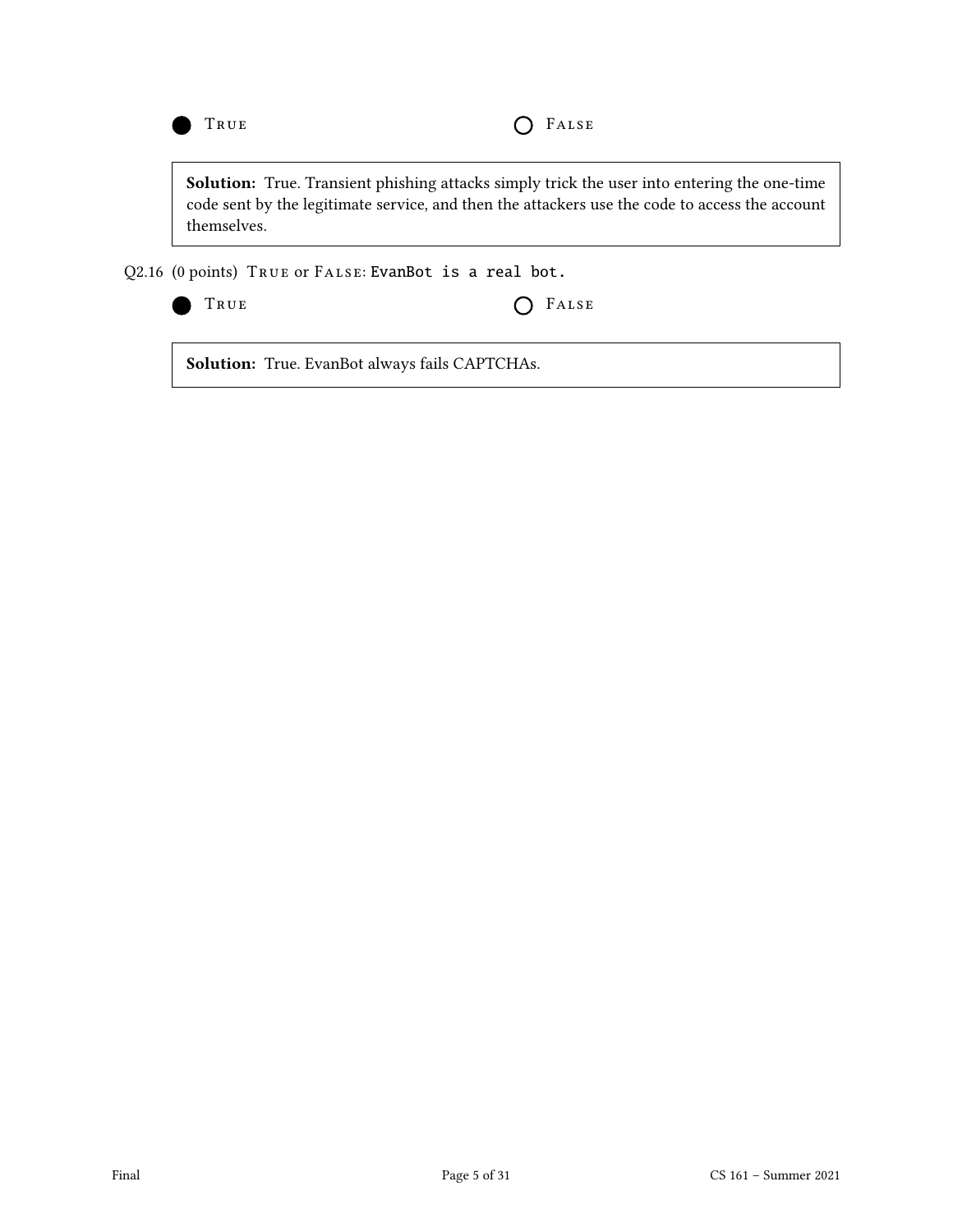# Q3 Piazza Policy (18 points)

Q3.1 (5 points) Which of the following URLs have the same origin as http://piazza.com/? Select all that apply.

 $\Box$ (A) https://piazza.com/

 $\Box$ (B) http://piazza.com:614/

 $\square$  (C) http://web.piazza.com/

(D) http://piazza.com/run

 $\square$ (E) http://aplaza.com/

 $\Box$  (F) None of the above

Solution: Recall that the same-origin policy requires that the protocol, domain, and port number must match. The port number is assumed to be 80 for HTTP and 443 for HTTPS.

A: False. The protocols (and default port numbers) don't match.

B: False. The port numbers don't match.

C: False. The domain names don't match.

D: True. The protocols, port numbers, and domain names all match.

E: False. The domain names don't match.

Q3.2 (3 points) If the script <script src="http://cs161.org/tracking.js"></script> is included in http://piazza.com/, which of these pages can the script modify?

| $\bigcirc$ (G) http://piazza.com/ | $\bigcap$ (J) All of the above  |
|-----------------------------------|---------------------------------|
| $\bigcap$ (H) http://bank.com/    | $\bigcap$ (K) None of the above |
| $\bigcap$ (I) http://cs161.org/   | $\bigcap (L)$                   |

Solution: JavaScript has the origin of the page that loads it, so the script can only modify pages on the http://piazza.com origin. Only the selected answer choice matches the protocol, domain name, and port number.

Q3.3 (5 points) In which of the following contexts would the contents of a cookie with the HttpOnly flag be sent? Select all that apply.

 $\blacksquare$  (A) A user clicks on a link that sends a request over HTTP to the domain of the cookie

(B) A user clicks on a link that sends a request over HTTPS to the domain of the cookie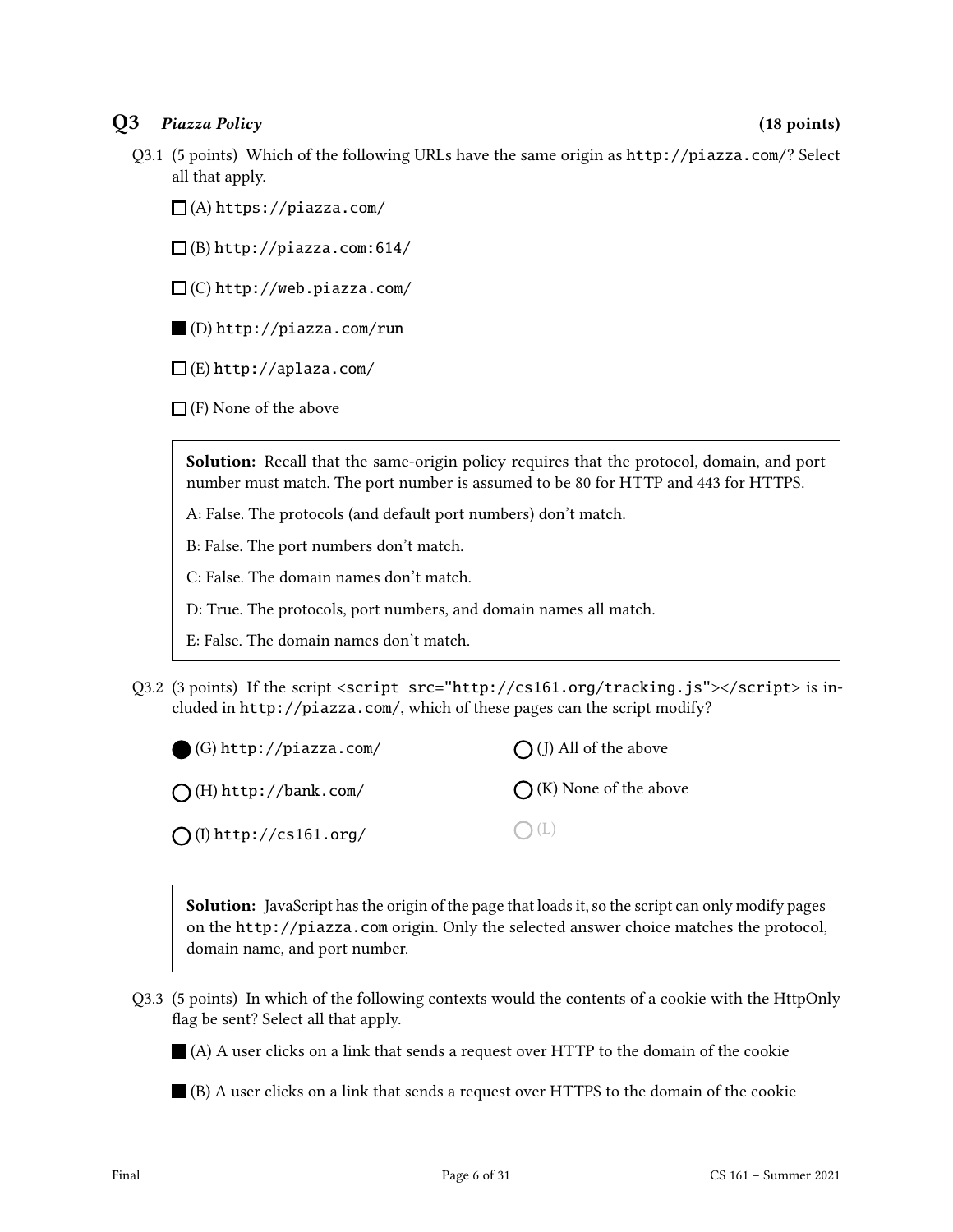(C) JavaScript is used to send a request over HTTP to the domain of the cookie

 $\Box$  (D) JavaScript is used to read the value of the cookie and send its contents to a different domain

 $\blacksquare$  (E) A page includes an  $\langle \text{img} \rangle$  tag loading an image using HTTP from the domain of the cookie

 $\Box$  (F) None of the above

Solution: HttpOnly only prevents JavaScript from directly reading the value of a cookie, but it does not prevent it being sent as a cookie in in any requests to the domain, even if the requests are made in JavaScript. Thus, only option (D) is incorrect because JavaScript attempts to directly read the value of the cookie.

Q3.4 (5 points) http://evanbot.piazza.com is setting a cookie. Which of these cookie attributes can http://evanbot.piazza.com set (without being rejected by the browser) so that the cookie gets sent on a request to http://web.piazza.com/pictures? Select all that apply.

(G) domain=evanbot.piazza.com; path=/pictures

(H) domain=piazza.com; path=/pictures

 $\Box$ (I) domain=com; path=/pictures

(J) domain=evanbot.piazza.com

 $\Box$ (K) domain=piazza.evanbot.com; path=/pictures

 $\Box$ (L) None of the above

Solution: Recall that cookie policies requires that the domain of the cookie is a domain suffix of the request and that the path of the cookie is a path prefix of the request.

G: False. evanbot.piazza.com is not a domain suffix of web.piazza.com.

H: True. piazza.com is a domain suffix of web.piazza.com, and /pictures is a path prefix of itself.

I: False. Top-level domains such as com are not a valid cookie domain.

J: False. evanbot.piazza.com is not a domain suffix of web.piazza.com.

K: False. piazza.evanbot.com is not a domain suffix of web.piazza.com.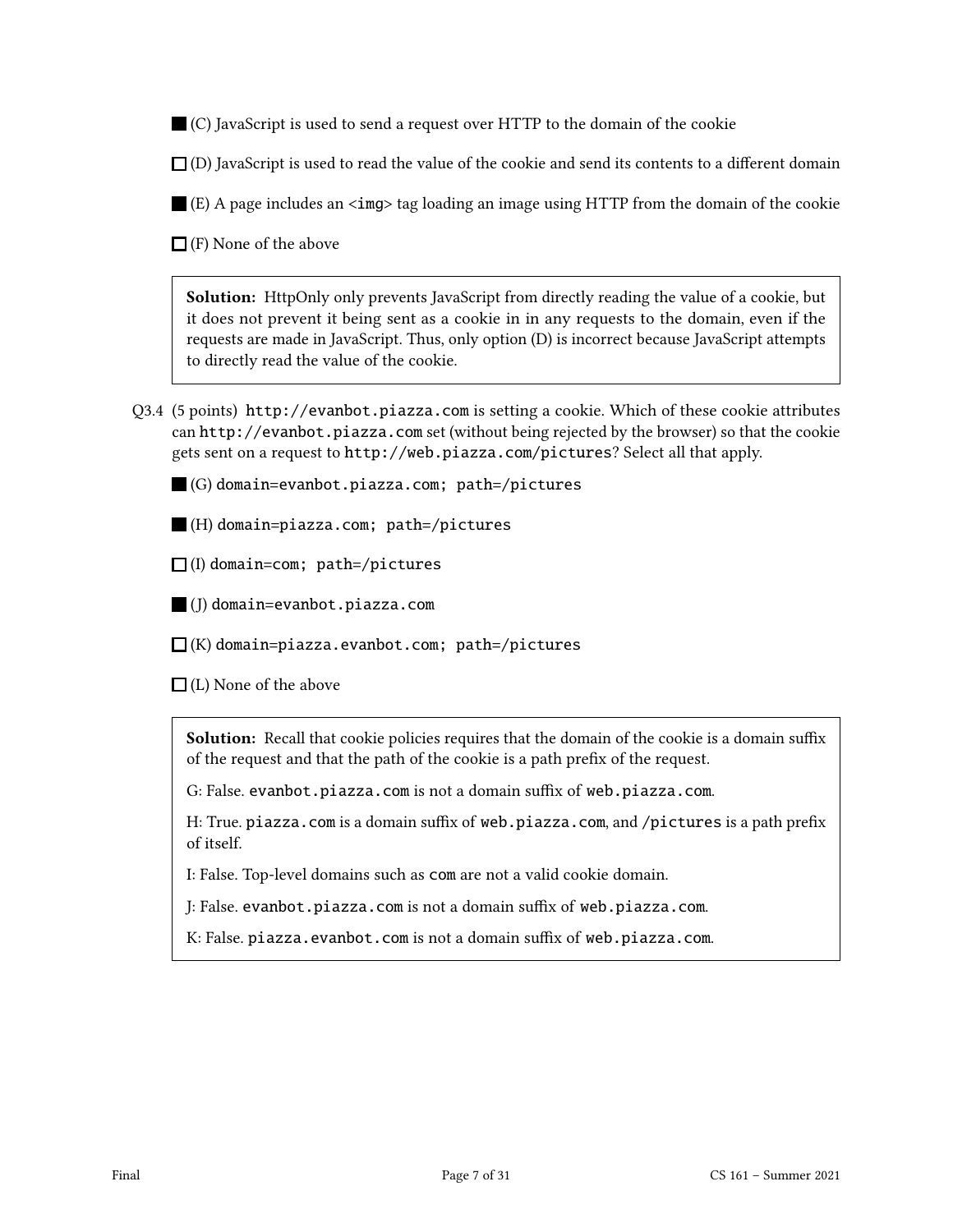### $Q4$  Coffee-Shop Attacks (17 points) (17 points)

Dr. Yang comes to MoonBucks and tries to connect to the network in the coffee shop. Dr. Yang and http://www.piazza.com are communicating through TCP. Mallory is an on-path attacker.

 $Q4.1$  (5 points) Which of the following protocols are used when Dr. Yang first connects to the Wi-Fi network and visits http://www.piazza.com? Assume any caches are empty. Select all that apply.



### Solution:

A: False. CSRF is not a protocol, but a web attack.

B: True. IP is used to send messages across the internet and is used by TCP, which is used by TLS, which is used by HTTPS.

C: True. DNS is used to look up the IP address of www.piazza.com.

D: True. HTTP is the application protocol being used.

E: True. DHCP is used to receive the initial network conguration for the client.

Q4.2 (3 points) Suppose Mallory spoofs a packet with a valid, upcoming sequence number to inject the malicious message into the connection. Would this affect other messages in the connection?

(G) Yes, because the malicious message replaces some legitimate message

 $\bigcap$  (H) Yes, because future messages will arrive out of order

 $\bigcap$  (I) No, because on-path attackers cannot inject packets into a TCP connection

 $\bigcap$  (J) No, because TCP connections are encrypted

 $\bigcap$  (K) —

 $\bigcap(L)$  —

**Solution:** When the server receives the original TCP packet whose sequence number was used by Mallory, the server will ignore it, thinking that it has already received its data and that it was retransmitted.

Q4.3 (3 points) To establish a TCP connection, Dr. Yang first sends a SYN packet with Seq = 980 to the server and receives a SYN-ACK packet with Seq  $= 603$ ; Ack  $= 981$ . What packet should Dr. Yang include in the next packet to complete the TCP handshake?

 $\bigcap$  (A) SYN-ACK packet with Seq = 981; Ack = 604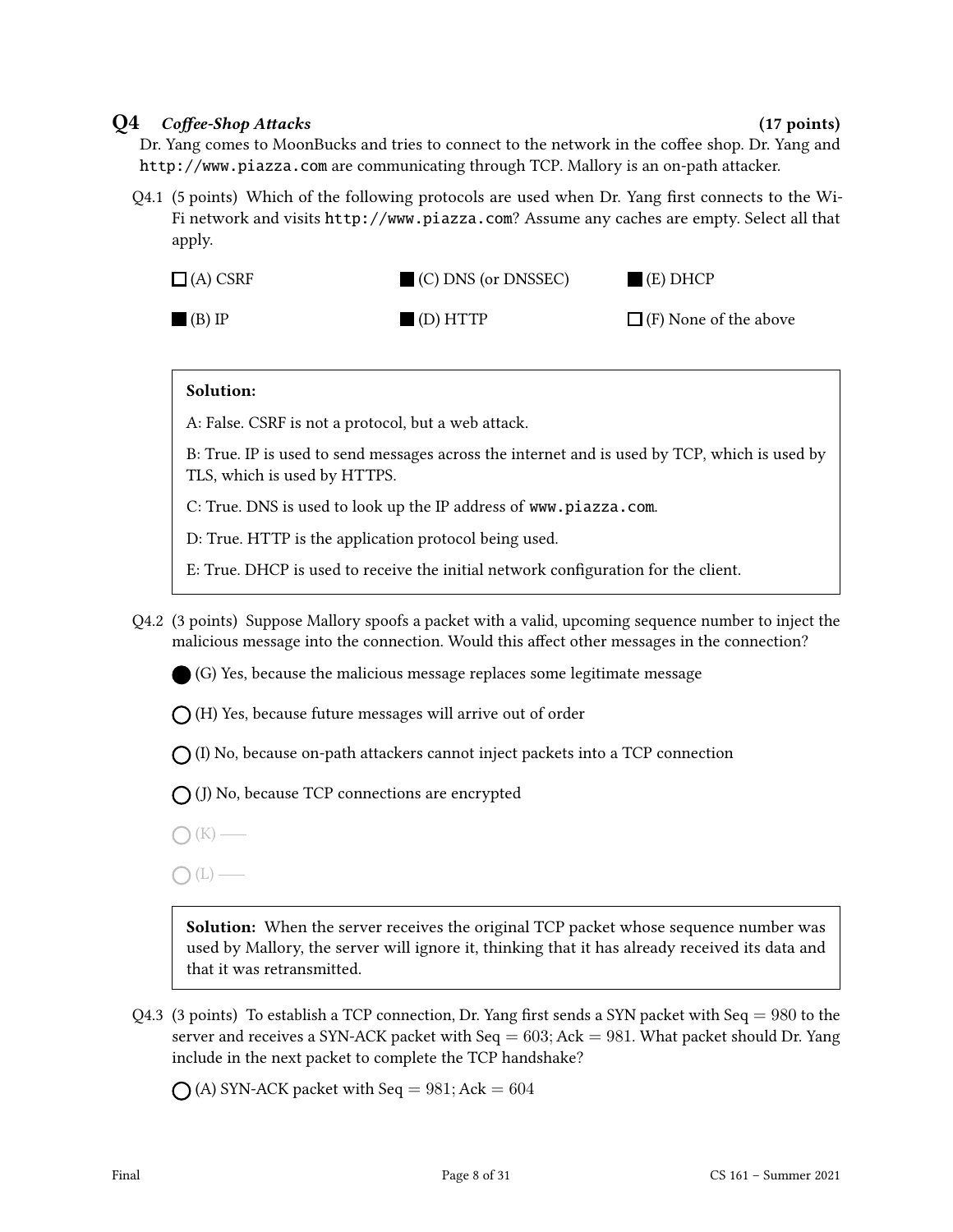$\bigcap$  (B) SYN-ACK packet with Seq = 604; Ack = 981

(C) ACK packet with Seq  $= 981$ ; Ack  $= 604$ 

 $\bigcap$  (D) ACK packet with Seq = 604; Ack = 981

 $\bigcap$  (E) Nothing to send, because the TCP handshake is already finished.

 $\bigcap$  (F) —

Solution: This is the third step of the 3-way handshake, when the client sends an ACK packet to acknowledge the server's SYN-ACK packet.

Q4.4 (3 points) Immediately after the TCP handshake, Mallory injects a valid RST packet to the server. Next, Mallory spoofs a SYN packet from Dr. Yang to the server with headers Seq  $=X$ . The server responds with a SYN-ACK packet with Seq =  $Y$ ; Ack =  $X + 1$ . What is the destination of this packet?

| G) Dr. Yang              | $\bigcap$ (J) None of the above |
|--------------------------|---------------------------------|
| $\bigcap$ (H) The server | $\bigcap (K)$ —                 |
| $\bigcirc$ (I) Mallory   | $O(L)$ —                        |

Solution: The server uses the source as the destination for the SYN-ACK packet. Because Mallory spoofed the packet from the client, the response is sent to the client.

Q4.5 (3 points) Which of the following network attackers would be able to perform the same attacks as Mallory?

Clarification during exam: By "perform the same attacks," we mean "reliably perform the same attacks."

(A) A MITM attacker between Dr. Yang and  $\,\,\bigcirc$  (D) None of the above the server

 $\bigcap$  (B) An off-path attacker

 $\bigcap$  (C) All of the above

 $\bigcap(E)$  —

 $\bigcap$  (F) —

Solution: A MITM attacker has all the capabilities of an on-path attacker, so it would be able to perform Mallory's attacks. An off-path attacker would be unable to guess the sequence numbers and would be unable to perform Mallory's attacks.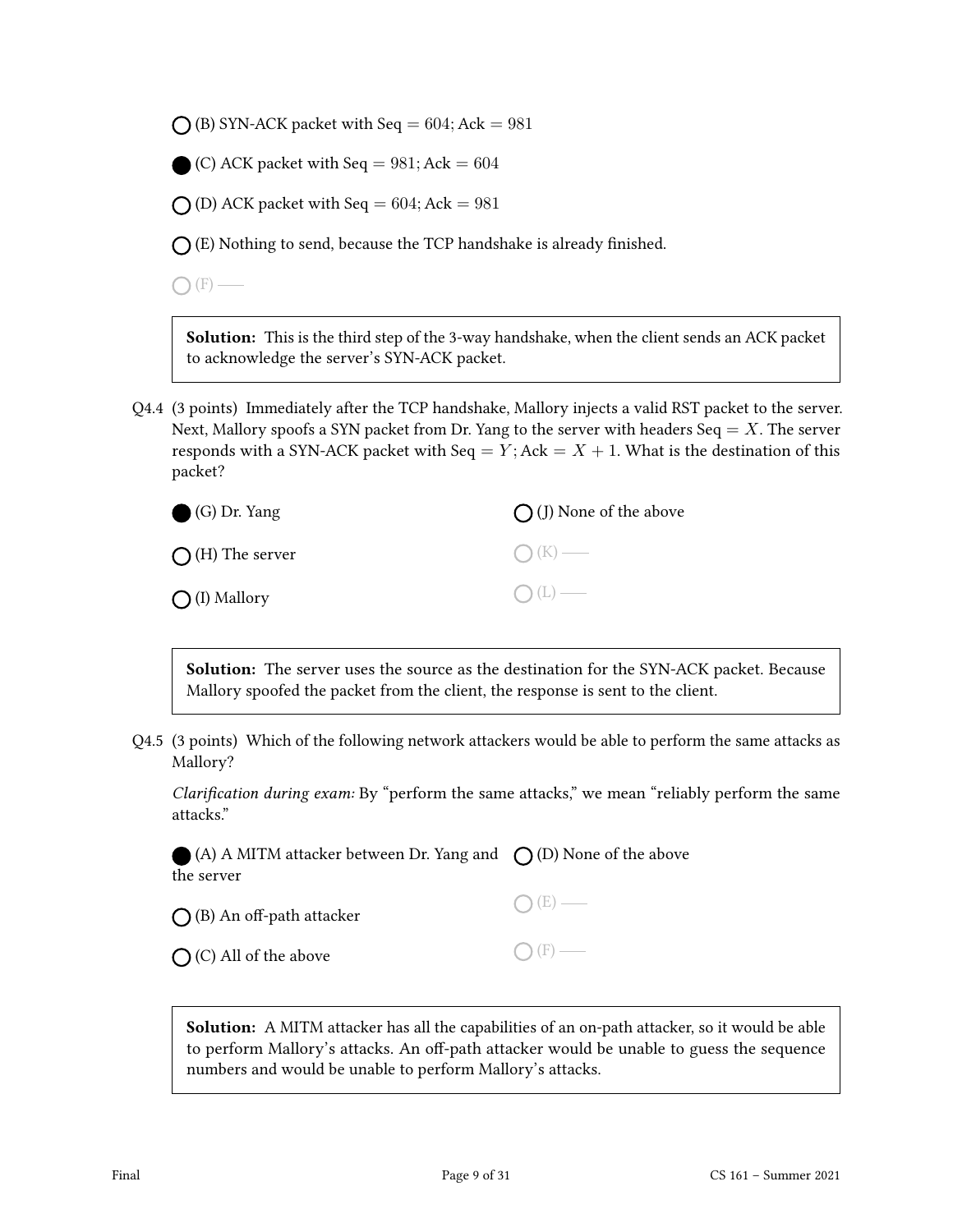### $Q5$  Dual Asymmetry (15 points)

Alice wants to send two messages  $M_1$  and  $M_2$  to Bob, but they do not share a symmetric key.

Clarification during exam: Assume that  $p$  is a large prime and that  $q$  is a generator modp, like in ElGamal. Assume that all computations are done modulo  $p$  in Scheme A.

Q5.1 (3 points) Scheme A: Bob publishes his public key  $B = g^b$ . Alice randomly selects r from 0 to p-2. Alice then sends the ciphertext  $(R,S_1,S_2)=(g^r,M_1\times B^r,M_2\times B^{r+1}).$ 

Select the correct decryption scheme for  $M_1$ :

| $\bigcirc$ (A) $R^{-b} \times S_1$ | $\bigcirc$ (D) $B^b \times S_1$ |
|------------------------------------|---------------------------------|
| $\bigcirc$ (B) $R^b \times S_1$    | $O(E)$ —                        |
| $\bigcirc$ (C) $B^{-b} \times S_1$ | $\bigcap$ (F) —                 |

| Solution:                  |                                  |
|----------------------------|----------------------------------|
| $S_1 = M_1 \times B^r$     | Given in the question            |
| $S_1 = M_1 \times q^{br}$  | Substitute $B = q^b$             |
| $M_1 = g^{-br} \times S_1$ | Multiply both sides by $q^{-br}$ |
| $M_1 = R^{-b} \times S_1$  | Substitute $R = q^r$             |
|                            |                                  |

Q5.2 (3 points) Select the correct decryption scheme for  $M_2$ :

| (G) $B^{-1} \times R^{-b} \times S_2$      | $\bigcirc$ (J) $B^{-1} \times R \times S_2$ |
|--------------------------------------------|---------------------------------------------|
| $\bigcap$ (H) $B \times R^{-b} \times S_2$ | $O(K)$ —                                    |
| $\bigcap (I) B^{-1} \times R^b \times S_2$ | $O(L)$ —                                    |

### Solution:

| $S_2 = M_2 \times B^{r+1}$               |
|------------------------------------------|
| $S_2 = M_2 \times g^{b(r+1)}$            |
| $S_2 = M_2 \times g^{br+b}$              |
| $M_2 = q^{-br-b} \times S_2$             |
| $M_2 = q^{-br} \times q^{-b} \times S_2$ |
| $M_2 = R^{-b} \times B^{-1} \times S_2$  |
| $M_2 = B^{-1} \times R^{-b} \times S_2$  |
|                                          |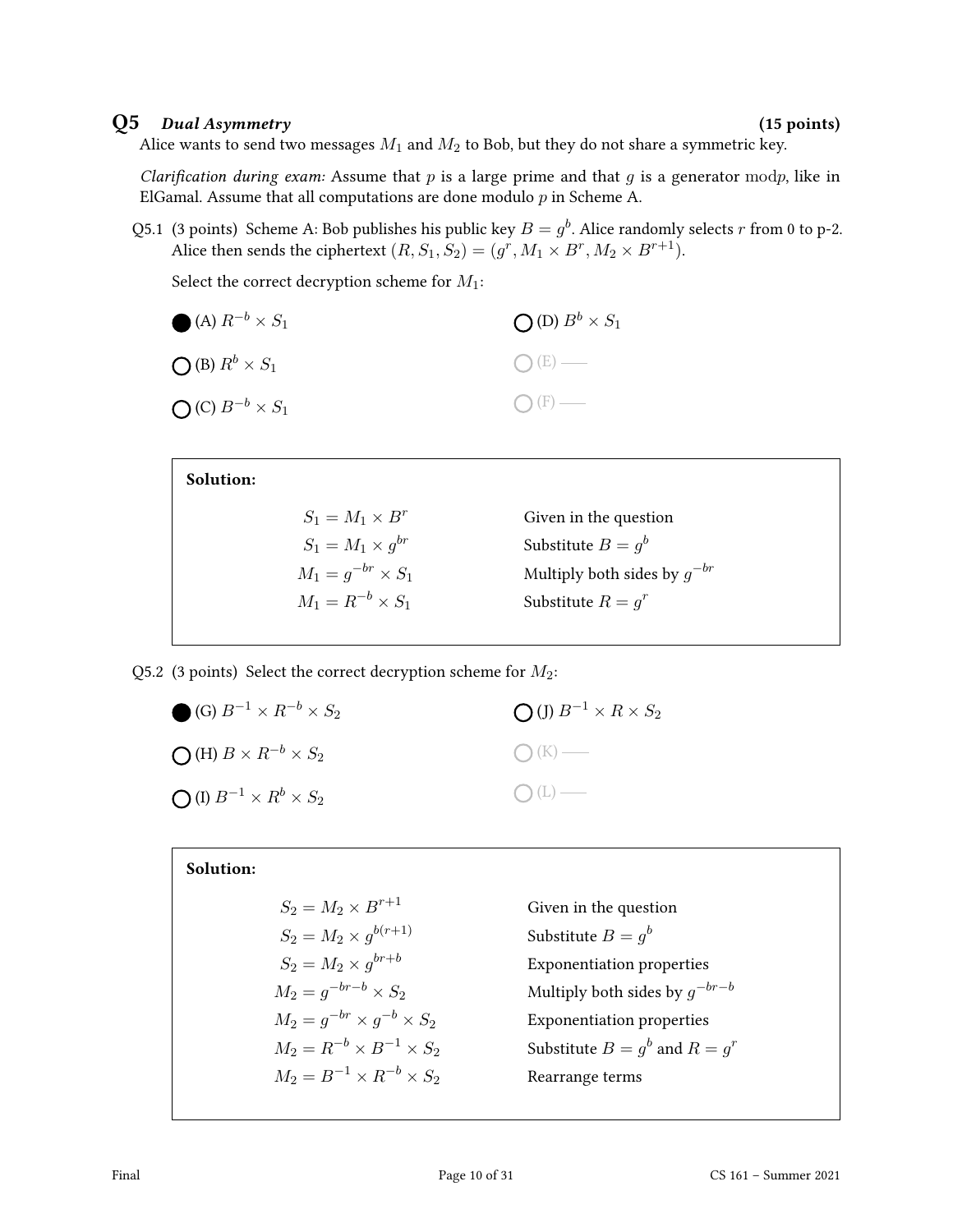Q5.3 (4 points) Is Scheme A IND-CPA secure? If it is secure, briefly explain why  $(1 \text{ sentence})$ . If it is not secure, briefly describe how you can learn something about the messages.

Clarification during exam: For Scheme A, in the IND-CPA game, assume that a single plaintext is composed of two parts,  $M_1$  and  $M_2$ .



**Solution:** This scheme is not IND-CPA secure. Eve can determine if  $M_1 = M_2$  by checking if  $S_2 = S_1 \times B$ .

Q5.4 (5 points) Scheme B: Alice randomly chooses two 128-bit keys  $K_1$  and  $K_2$ . Alice encrypts  $K_1$ and  $K_2$  with Bob's public key using RSA (with OAEP padding) then encrypts both messages with AES-CTR using  $K_1$  and  $K_2$ . The ciphertext is RSA(PK<sub>Bob</sub>,  $K_1||K_2$ ), Enc( $K_1, M_1$ ), Enc( $K_2, M_2$ ).

Which of the following is required for Scheme B to be IND-CPA secure? Select all that apply.

 $\Box$  (G)  $K_1$  and  $K_2$  must be different

 $\blacksquare$  (H) A different IV is used each time in AES-CTR

 $\Box$  (I)  $M_1$  and  $M_2$  must be different messages

 $\Box$  (J)  $M_1$  and  $M_2$  must be a multiple of the AES block size

 $\Box$  (K)  $M_1$  and  $M_2$  must be less than 128 bits long

 $\Box$  (L) None of the above

### Solution:

G: False. Because Enc is an IND-CPA secure encryption algorithm, the key does not need to be changed between two encryptions.

H: True. AES-CTR requires that a unique nonce is used for each encryption, or it loses its confidentiality guarantees.

I: False. A secure encryption algorithm would not leak the fact that two messages are the same.

J: AES-CTR can encrypt any length of plaintext. Padding is not needed in AES-CTR.

K: AES-CTR can encrypt any length of plaintext.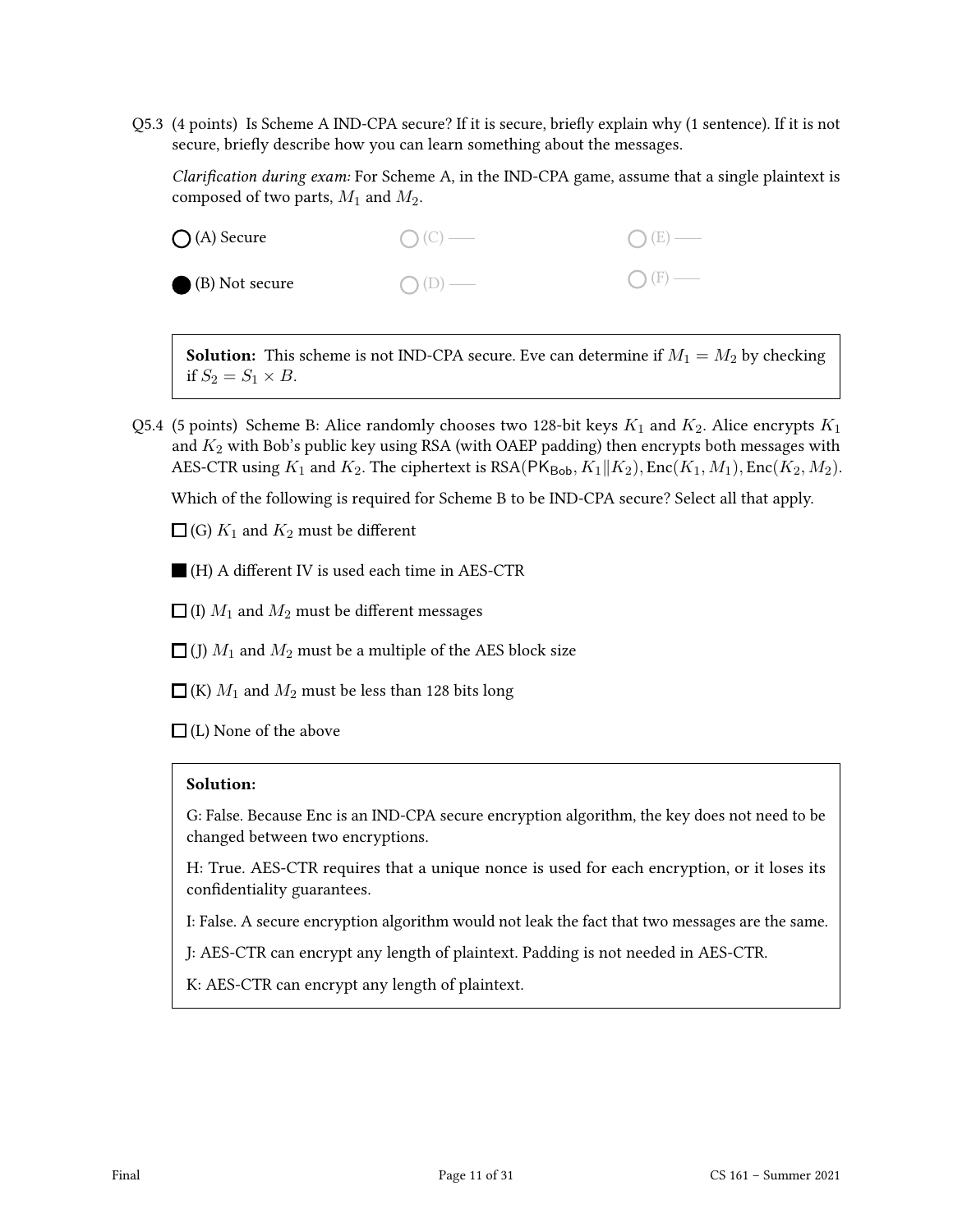### Q6 Under Pressure (16 points)

Alice and Bob are communicating large pieces of secret data with each other using an IND-CPA secure encryption scheme, but they are being slowed down by their connection! They decide to use compression to improve the amount of data they can send.

Consider the following properties of compression algorithms:

- Compression algorithms reduce the length of the input.
- High-entropy (random-looking) data may only have its length reduced slightly, or not at all
- Low-entropy (predictable) data can often have its length reduced considerably
- Q6.1 (3 points) Alice and Bob consider first encrypting and then compressing their data. They send compress( $Enc(K, M)$ ), where the input to the compression algorithm is the output of the encryption algorithm. Provide one reason why this might be a bad idea.

Solution: Encryption produces high-entropy, random-looking outputs. This means that attempting to compress the ciphertext will likely yield little to no compression.

Q6.2 (5 points) Realizing their mistake, Alice and Bob instead decide to compress their data before encrypting it. They send  $Enc(K, \text{compress}(M))$ , where the input to the encryption algorithm is the output of the compression algorithm.

True or False: This combination of compress-then-encrypt is IND-CPA secure. If you answer True, briefly justify your answer (no formal proof needed). If you answer False, describe how an adversary could win the IND-CPA game with probability greater than 0.5.

 $\bigcirc$  (G) True (H) False  $\bigcirc$  (I)  $\longrightarrow$   $\bigcirc$  (J)  $\longrightarrow$   $\bigcirc$  (K)  $\longrightarrow$   $\bigcirc$  (L)  $\longrightarrow$ 

Solution: Notice that the length of the ciphertext is now dependent on properties of the plaintext (other than the length of the plaintext). Our typical assumption is that the length of the ciphertext only leaks the length of the plaintext, but this is not true with compress-thenencrypt constructions.

The adversary can send  $M_0 = 0^{128}$  (128-bit message consisting solely of 0's) and  $M_1$  as a pseudorandom, 128-bit message. If the oracle encrypts  $M_0$ , the result of compress $(M_0)$  will be short, and the resulting ciphertext will be short. If the oracle encrypts  $M_1$ , the result of compress $(M_1)$  will be about as long as the original message, and the resulting ciphertext will be long. The adversary can thus win the IND-CPA game with probability of 1.

For the rest of this question, consider a compress-then-encrypt algorithm with the following properties:

- Assume that Alice and Bob's messages consist of byte strings.
- When compressing, any chain of m consecutive, identical runs of n bytes (total length  $mn$ ) are compressed into a single run of length n. Runs consisting of a single byte  $(n = 1)$  are included.
- Encryption preserves the exact length of the message (no padding is used).

For example, the following sequence of bytes: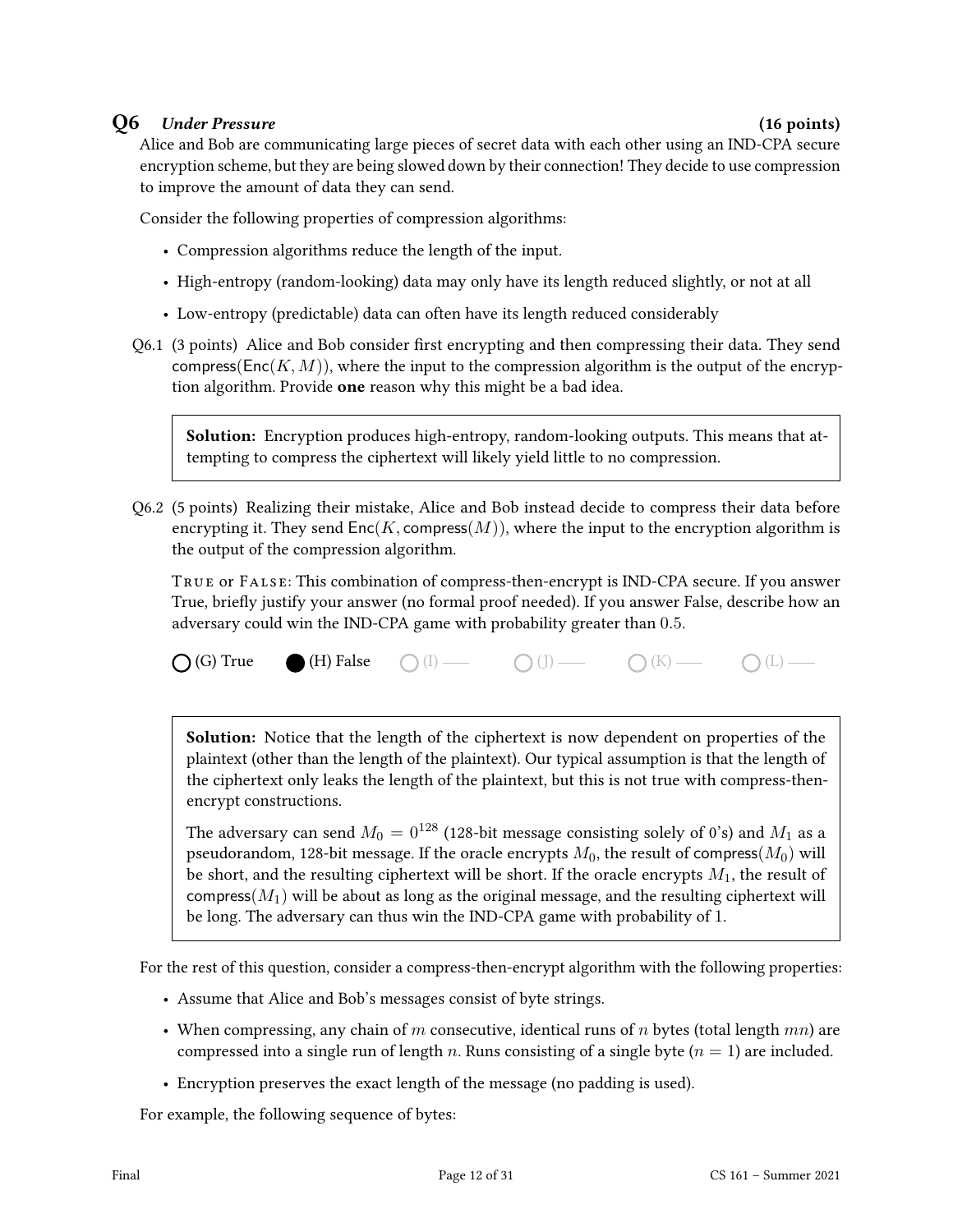| Index |                                                                     |  |  |  |               |
|-------|---------------------------------------------------------------------|--|--|--|---------------|
|       | Byte   0x00   0x11   0x22   0x33   0x44   0x44   0x55   0x66   0x77 |  |  |  | $\sqrt{0x77}$ |

would be compressed to a message of length 8, since there are 2 1-byte runs in positions 4–5 and 8–9.

Similarly, the following sequence of bytes:

| Index |        |                                                       |  |  |  |      |
|-------|--------|-------------------------------------------------------|--|--|--|------|
| Byte  | Oxaa l | 0xbb   0xaa   0xbb   0xcc   0xdd   0xcc   0xdd   0xee |  |  |  | 0xff |

would be compressed to 6 bytes, since there are two 2-byte runs in positions 0–3 and two 2-byte runs in positions 4–7.

Q6.3 (5 points) Alice sends the same message  $M =$  secret repeatedly to Bob, using the compression algorithm from above for a compress-then-encrypt scheme.

Assume that Mallory doesn't have complete control over the messages that Alice sends, but Mallory is able to append to the sent messages before they are compressed and encrypted.

For example, if Alice repeatedly sends the message  $M =$  secret, Mallory can force the compressed and encrypted message to be  $M' =$  secret  $\|x,$  where x is chosen by Mallory. She can do this repeatedly for any value of  $x$  that she chooses.

If Mallory can observe all resulting ciphertexts from the compress-then-encrypt algorithm as they are transmitted to Bob, devise a way to recover the last byte of secret.

Clarification during exam: Assume that Alice's messages will never produce ambiguous behavior when being compressed.

Clarification during exam: Assume that the encryption algorithm preserves the exact length of the plaintext.

**Solution:** The solution here is to rely on the information leakage through the length of the ciphertext. Observe that, if the last byte of message matches the first byte of Mallory's appended portion of the message  $x$ , the message would be shorter than if they were different.

Using this, Mallory only needs to try 256 different messages to learn the last byte of the message. When the ciphertext length is 1 less than for all other possible bytes, we know the chosen byte is the last byte of secret.

Q6.4 (3 points) Assume that Mallory has a method for recovering the last byte of the message. If secret is 32 bytes long and there are 256 possible values for a byte, what is the most number of messages Alice has to send (that Mallory can append to) in order to learn the entire secret?



**Solution:** Once Mallory learned the last byte of secret, she can fix that byte of her message and move on to the next byte. Because the compression algorithm is able to detect arbitrary lengths of runs, if we know that the last byte of the message is x, Mallory can append  $y||x$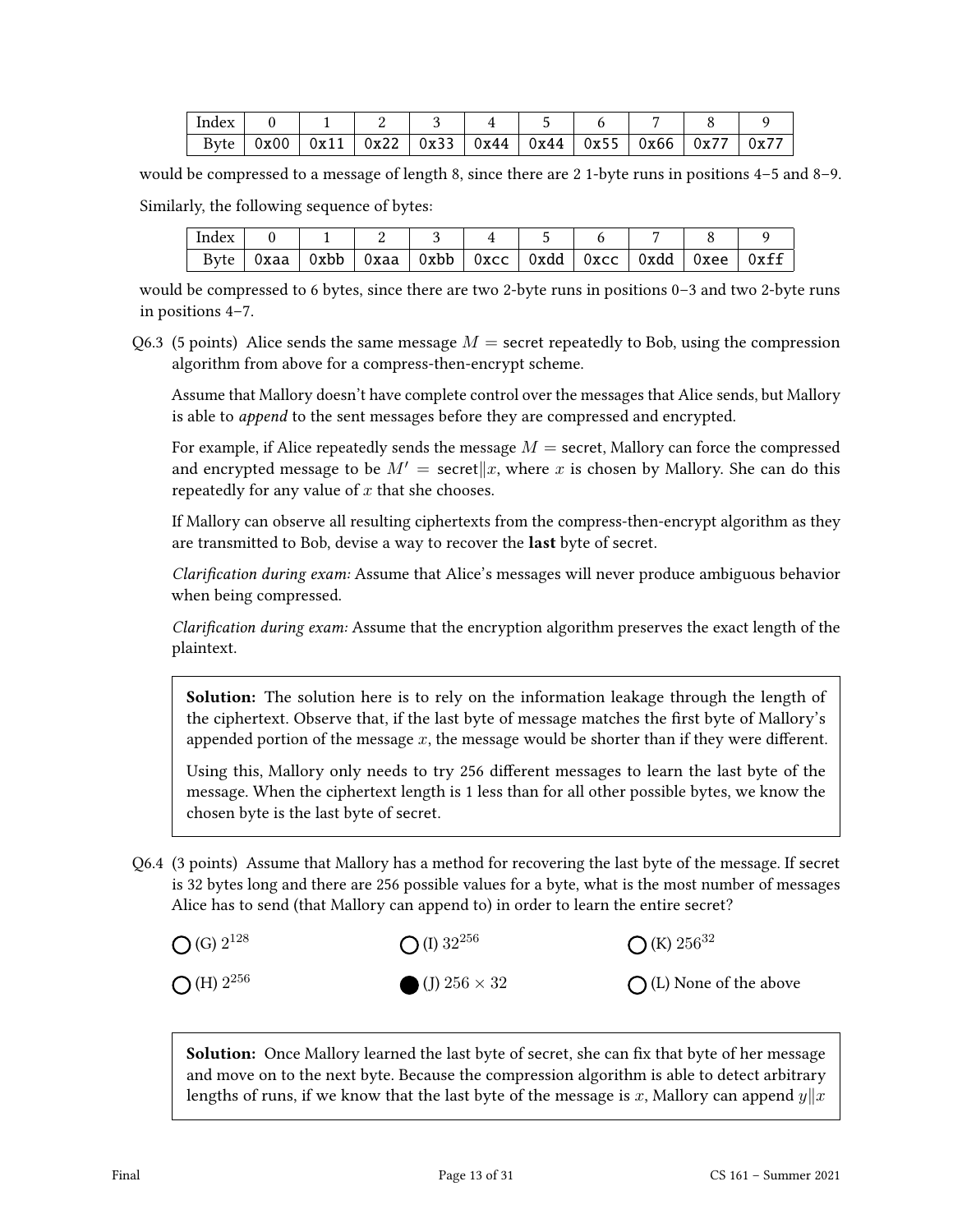to the message, trying every byte  $y$ . When  $y$  is equal to the second-to-last byte of secret, the message length will be 2 less than it would be otherwise. This process can be repeated for all 32 bytes of the message, totalling  $256 \times 32$  messages at most.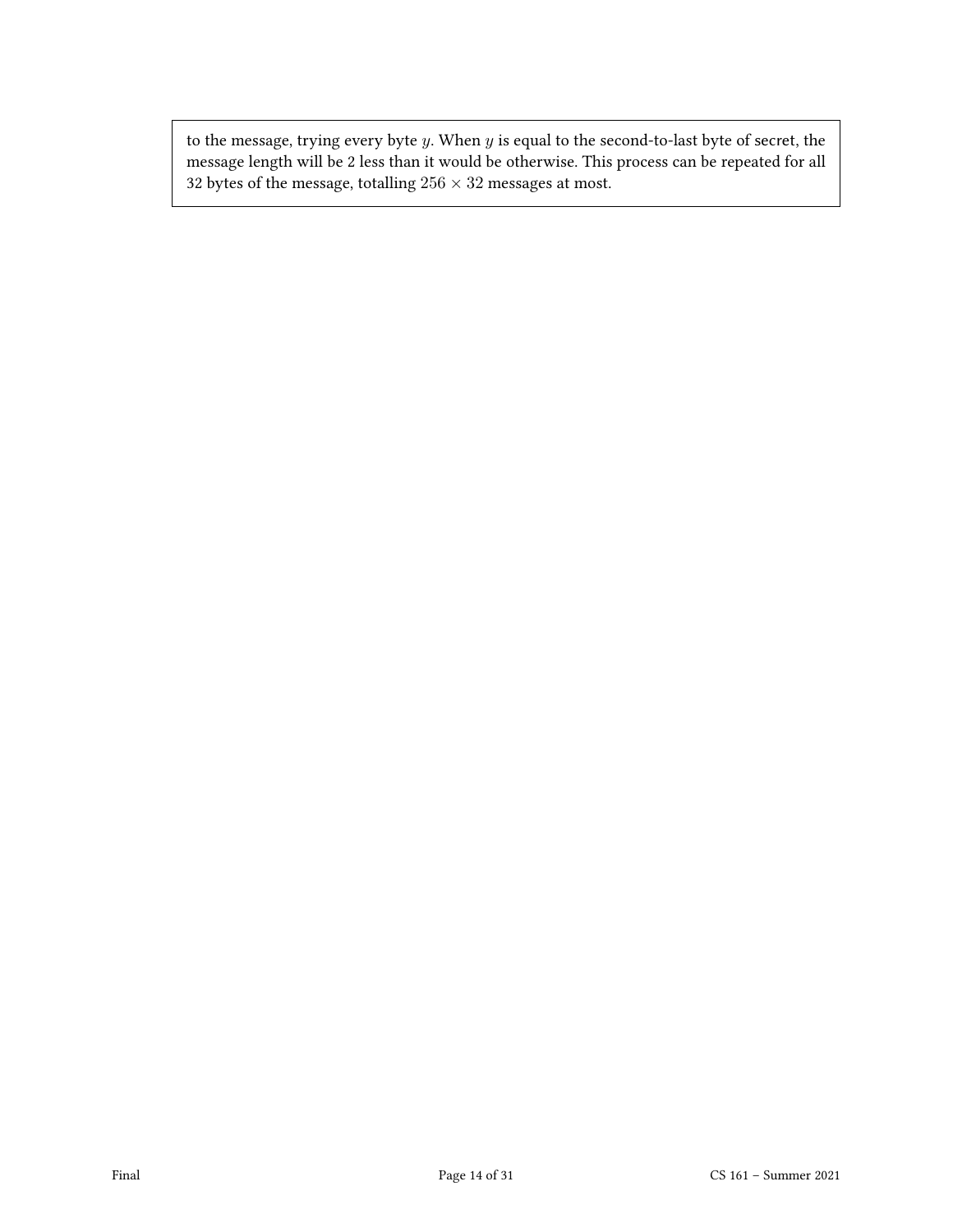### Q7 TLS Secret Chaining (12 points)

Recall that TLS with RSA does not provide forward secrecy. An attacker who has recorded past connections and then stolen the server's private key can decrypt any past connection.

Consider a modified TLS scheme. RSA is used for the first connection. In future connections, the premaster secret is instead encrypted using the cipher key from the previous connection. Assume this encryption is IND-CPA secure.

The server and client perform n TLS connections. The first connection is numbered  $C_1$ , and the most recent connection is numbered  $C_n$ . The attacker records some of these connections and then steals the server's private key. For each set of recorded connections, select all connections the attacker can decrypt.

Clarification during exam: Assume that ranges of connections are inclusive. For example, "All connections between  $C_1$  and  $C_n$ " would include  $C_1$  and  $C_n$ .

Q7.1 (3 points) The attacker records all connections except  $C_1$ .

| $\bigcap$ (A) Connection $C_1$ only            | $\bigcap$ (D) All connections between $C_1$ and $C_{n-1}$ |
|------------------------------------------------|-----------------------------------------------------------|
| $\bigcap$ (B) Connections $C_1$ and $C_2$ only | $\bigcap$ (E) All connections between $C_1$ and $C_n$     |
| $\bigcap$ (C) All connections except $C_1$     | (F) None of the above                                     |

Q7.2 (3 points) The attacker records all connections except  $C_n$ .

| $\bigcap$ (G) Connection $C_1$ only            | (J) All connections between $C_1$ and $C_{n-1}$       |
|------------------------------------------------|-------------------------------------------------------|
| $\bigcap$ (H) Connections $C_1$ and $C_2$ only | $\bigcap$ (K) All connections between $C_1$ and $C_n$ |
| $\bigcap$ (I) All connections except $C_1$     | $\bigcap$ (L) None of the above                       |

Q7.3 (3 points) The attacker records all connections except  $C_2$ .

| $\bigcirc$ (A) Connection $C_1$ only           | $\bigcap$ (D) All connections between $C_1$ and $C_{n-1}$ |
|------------------------------------------------|-----------------------------------------------------------|
| $\bigcap$ (B) Connections $C_1$ and $C_2$ only | $\bigcap$ (E) All connections between $C_1$ and $C_n$     |
| $\bigcap$ (C) All connections except $C_1$     | $\bigcap$ (F) None of the above                           |

**Solution:** Notice that, in order to learn the premaster secret for  $C_i$ , you need to know the PS for  $C_{i-1}$ , since  $C_i$ 's PS was encrypted with information derived from the PS of  $C_{i-1}$ . For  $C_1$ , the PS is encrypted with the server's public key, so all connections between  $C_1$  and  $C_i$  need to be recorded in order to decrypt connection  $C_i.$  Missing just one connection removes the ability to learn the PS for every subsequent connection.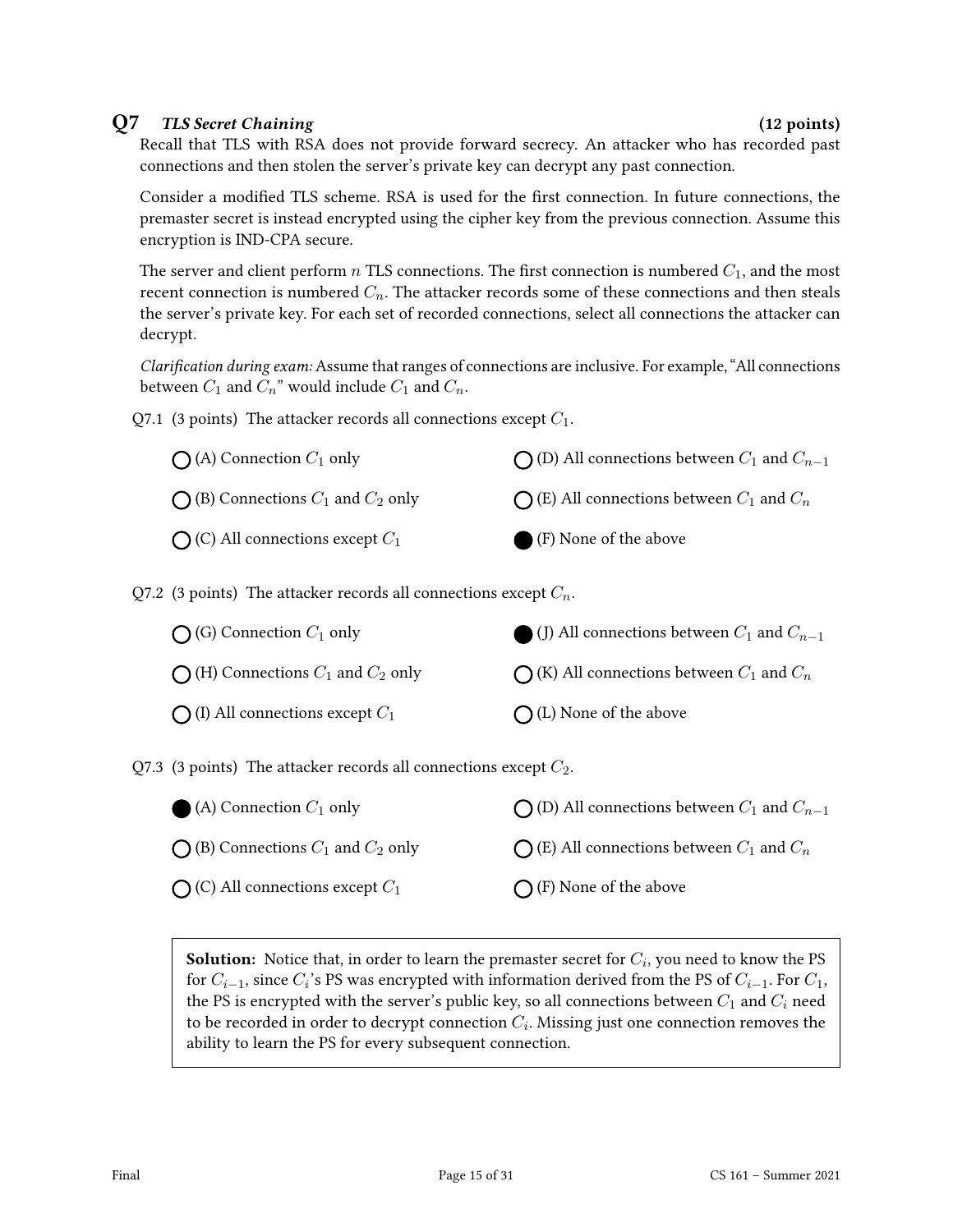Q7.4 (3 points) Suppose we modify the TLS scheme from above. In every connection, the client encrypts their random number  $R_b$  with RSA before sending it to the server. (Recall that in regular TLS,  $R_b$ is sent with no encryption.)

Does this scheme provide forward secrecy?

 $\bigcap$  (G) Yes, because  $R_b$  is needed to generate the symmetric keys

 $\bigcap$  (H) Yes, because an attacker can perform a replay attack

(I) No, because the attacker can still learn  $R_b$  after stealing the private key

 $\bigcirc$  (J) No, because only Diffie-Hellman TLS provides forward secrecy

 $\bigcap (K)$  —

 $O(L)$  —

Solution: No. If an attacker records the connection and later steals the private key of the connection, they can decrypt the encrypted  $R_b$  (as well as the premaster secret) in order to learn the master secret and break secrecy.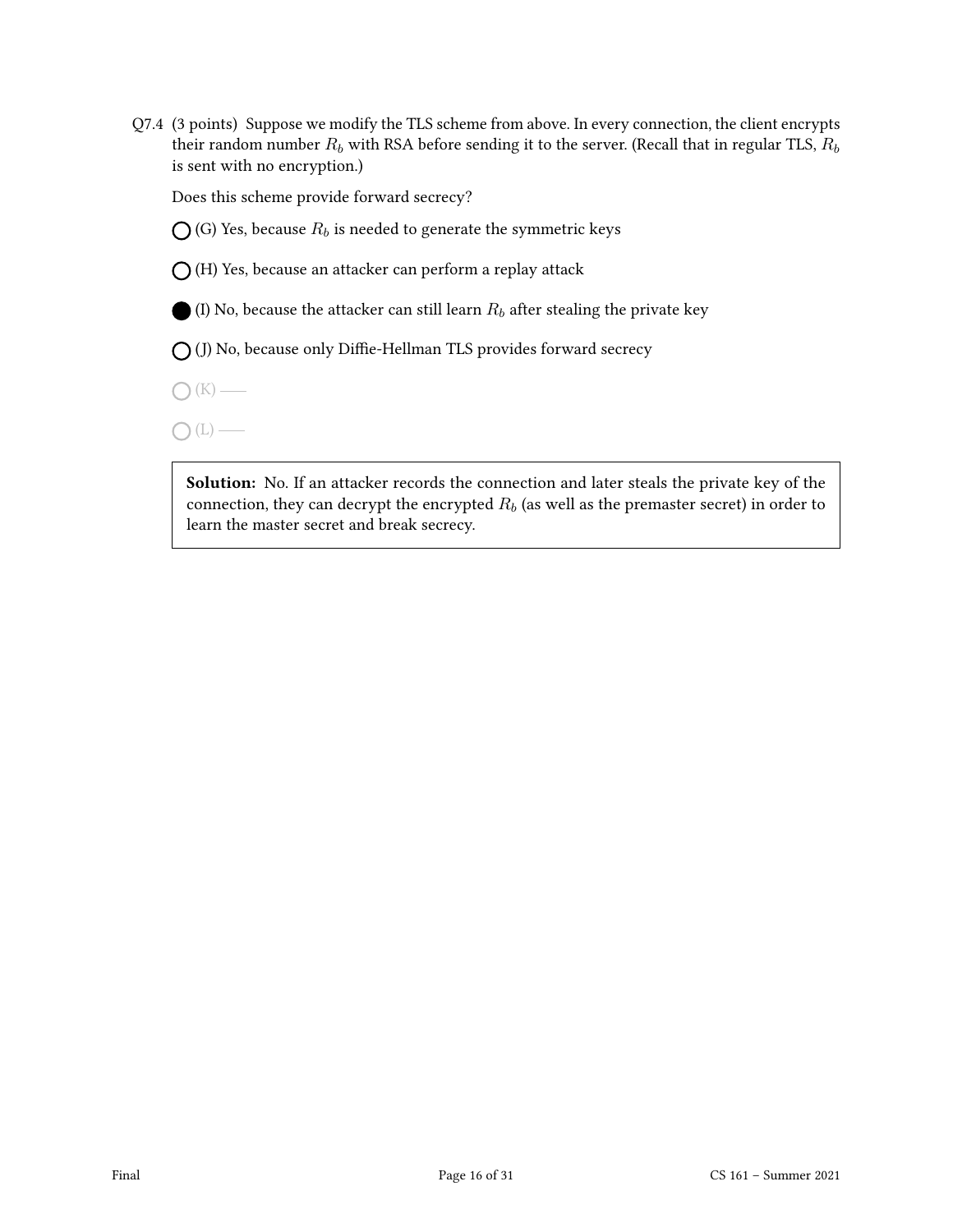### Q8 Intrusion Detection Scenarios (12 points)

For each scenario below, select the best detector or detection method for the attack.

Q8.1 (3 points) The attacker constructs a path traversal attack with URL escaping: %2e%2e%2e%2e%2e%2f.

| $\bigcap$ (A) NIDS, because of interpretation issues $\bigcap$ (D) HIDS, because of cost |                  |
|------------------------------------------------------------------------------------------|------------------|
| $\bigcap$ (B) NIDS, because of cost                                                      | $\bigcirc$ (E) — |
| $\bigcirc$ (C) HIDS, because of interpretation issues $\bigcirc$ (F) —                   |                  |

Solution: This path traversal attack is masked using percent encoding in URLs. A traditional NIDS might not recognize this since it is specific to HTTP servers, so a HIDS would be the best option here in order ot avoid the interpretation issues of percent encoding.

Q8.2 (3 points) The attacker is attacking a large network with hundreds of computers, and a detector must be installed as quickly as possible.

| $\bigcap$ (G) NIDS, because of interpretation issues $\bigcap$ (J) HIDS, because of cost |                 |
|------------------------------------------------------------------------------------------|-----------------|
| (H) NIDS, because of cost                                                                | $\bigcap (K)$ — |
| $\bigcirc$ (I) HIDS, because of interpretation issues $\bigcirc$ (L) —                   |                 |

Solution: A major advantage of NIDS is that they can be quickly installed in order to cover an entire network. Because of the time constraints, the NIDS would be the best in order to mitigate the time cost.

Q8.3 (3 points) The attacker constructs an attack that is encrypted with HTTPS.

| $\bigcap$ (A) NIDS, because of interpretation issues $\bigcap$ (D) HIDS, because of cost |                 |
|------------------------------------------------------------------------------------------|-----------------|
| $\bigcap$ (B) NIDS, because of cost                                                      | $\bigcap (E)$ — |
| $\bigcirc$ (C) HIDS, because of interpretation issues $\bigcirc$ (F) —                   |                 |

**Solution:** A NIDS is not able to decrypt data since it doesn't have the keys that are stored on the host. Thus, only the host can decrypt an interpret the requests, and a HIDS would be the best IDS to use here.

Q8.4 (3 points) The attacker constructs a buffer overflow attack using shellcode they found online in a database of common attacks.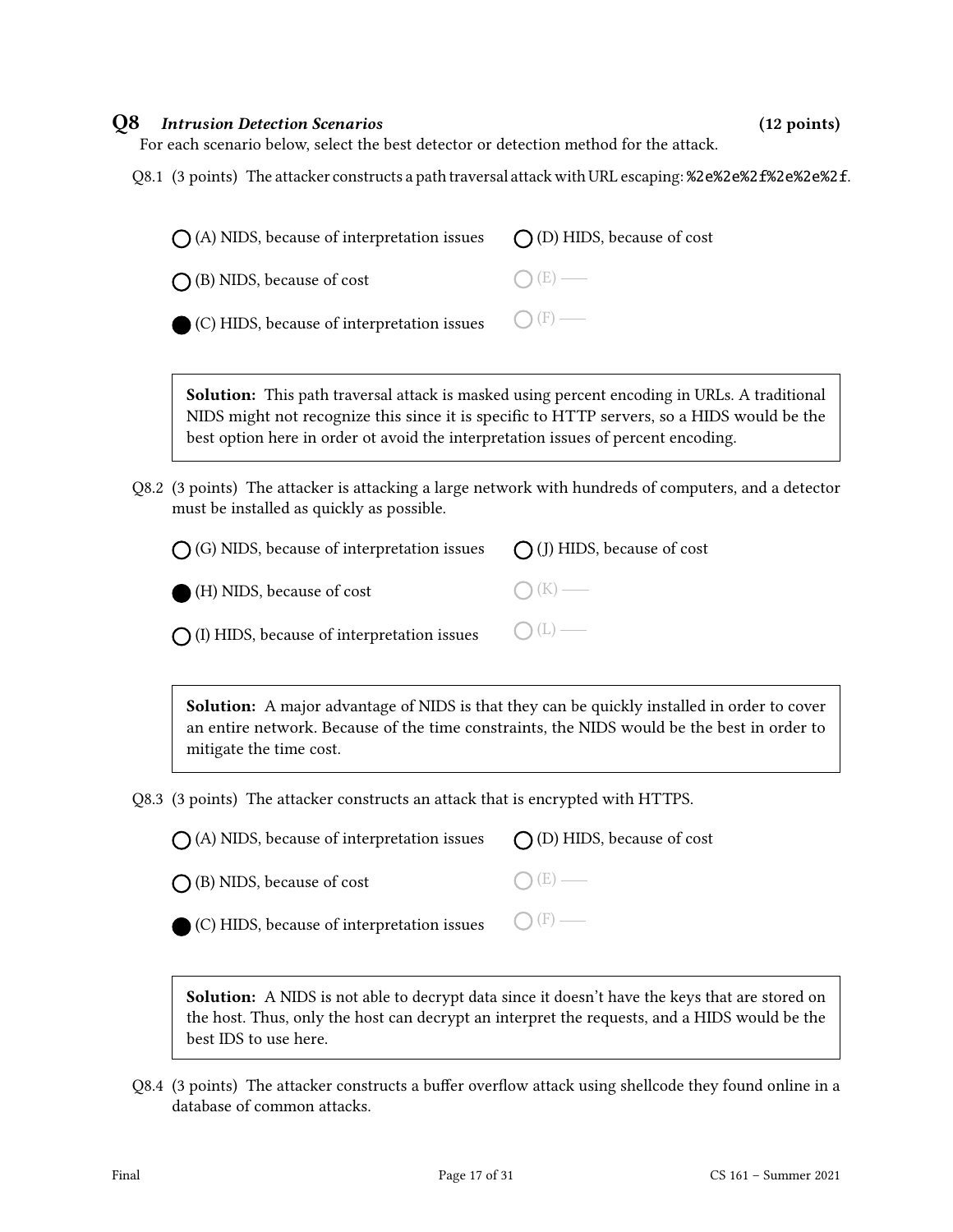| (G) Signature-based               | $\bigcap$ (J) Behavioral |
|-----------------------------------|--------------------------|
| $\bigcap$ (H) Specification-based | $O(K)$ —                 |
| $\bigcap$ (I) Anomaly-based       | $O(L)$ —                 |

Solution: This shellcode is easily obtainable and has not been modified, so a signature that matches the exact shellcode would be most effective in detecting this attack.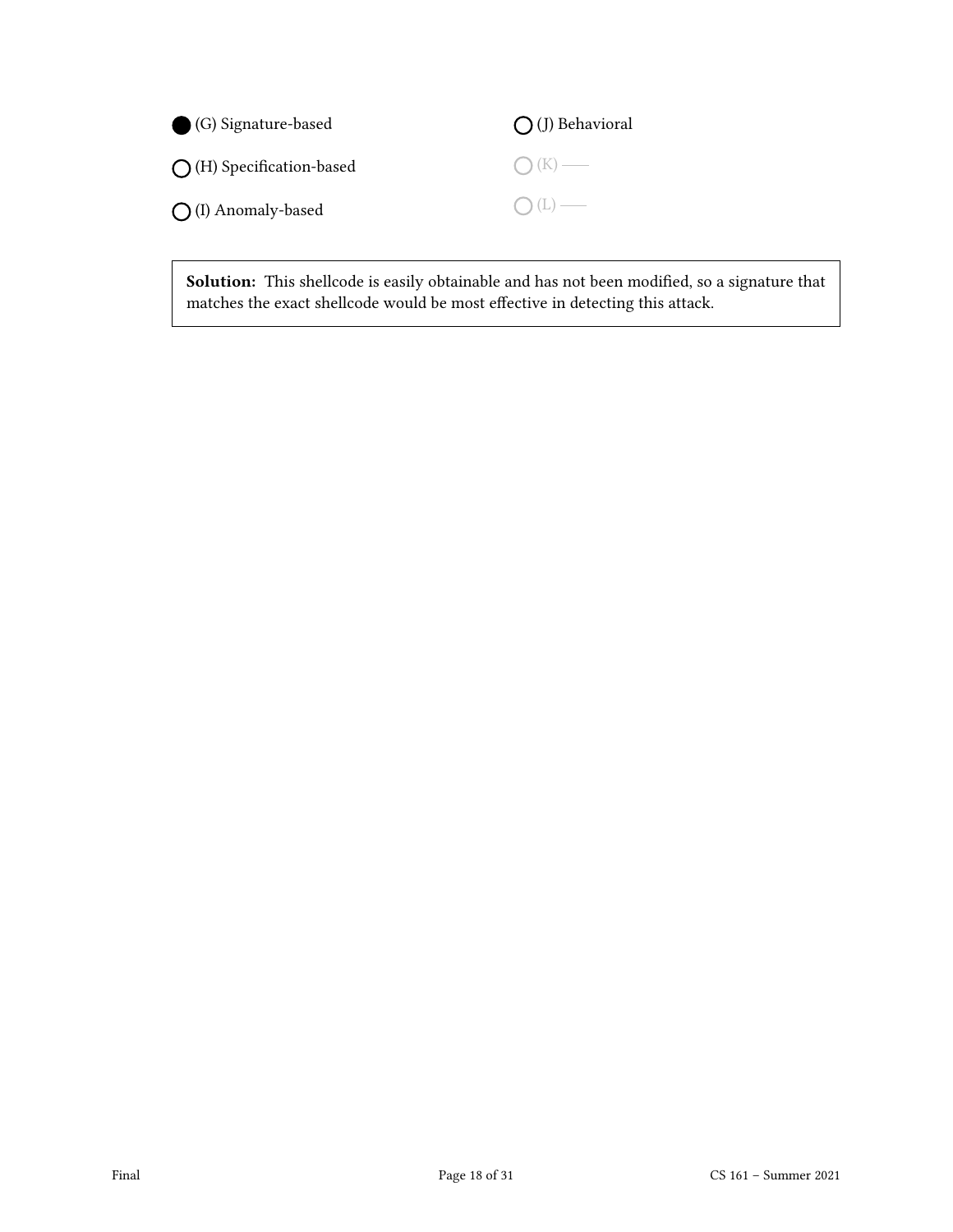### Q9 To The Moon (15 points) (15 points)

ToTheMoon Bank has just created an online banking system. When a user wants to complete a transfer, they follow these steps:

- 1. The user logs in by making a POST request with their username and password.
- 2. The server sets a cookie with name=auth\_user and value=\$token, where \$token is a session token specific to the user's login session.
- 3. The user initiates a transfer by making a GET request to https://tothemoonbank.com/transfer?amount=\$amount&to=\$user, replacing \$amount and \$user with the intended amount and recipient. Transfers use a parameterized SQL query.
- 4. The server runs the SQL query SELECT username FROM users WHERE session\_token = '\$token', replacing token with the value of the cookie. The server does not use parameterized SQL or any input sanitization.
- Q9.1 (4 points) Which of the following attacks are possible in this system? Select all that apply.

| $\blacksquare$ (A) SQL injection | $\Box$ (D) Path traversal attack |
|----------------------------------|----------------------------------|
| $\Box$ (B) ROP attack            | $\Box$ (E) None of the above     |
| $(C)$ CSRF attack                | $\Box$ (F) —                     |

Solution: Of the answer options available, the only attacks that are indicated to exist are CSRF in step 3 (because the request does not include a CSRF token). and SQL injection in step 4 (because the server does not use paramaterized SQL or input sanitization).

ROP is a memory safety attack, and path traversal attacks involve filesystems. These are not mentioned in the system, so they aren't indicated to exist.

Q9.2 (4 points) Mallory is a malicious user with an account on ToTheMoon Bank. Mallory creates a malicious link https://tothemoonbank.com/transfer?amount=100&to=Mallory.

Which of the following scenarios would cause Alice to send \$100 to Mallory? Select all that apply.

 $\Box$  (G) Alice clicks on the malicious link when Alice is not logged into the bank

 $\blacksquare$  (H) Alice clicks on the malicious link when Alice is logged into the bank

 $\Box$  (I) Alice visits Mallory's website, which has an img tag loading the malicious link, when Alice is not logged into the bank

 $\Box$  (J) Alice visits Mallory's website, which has an img tag loading the malicious link, when Alice is logged into the bank

 $\Box$ (K) None of the above

 $\Box$ (L) —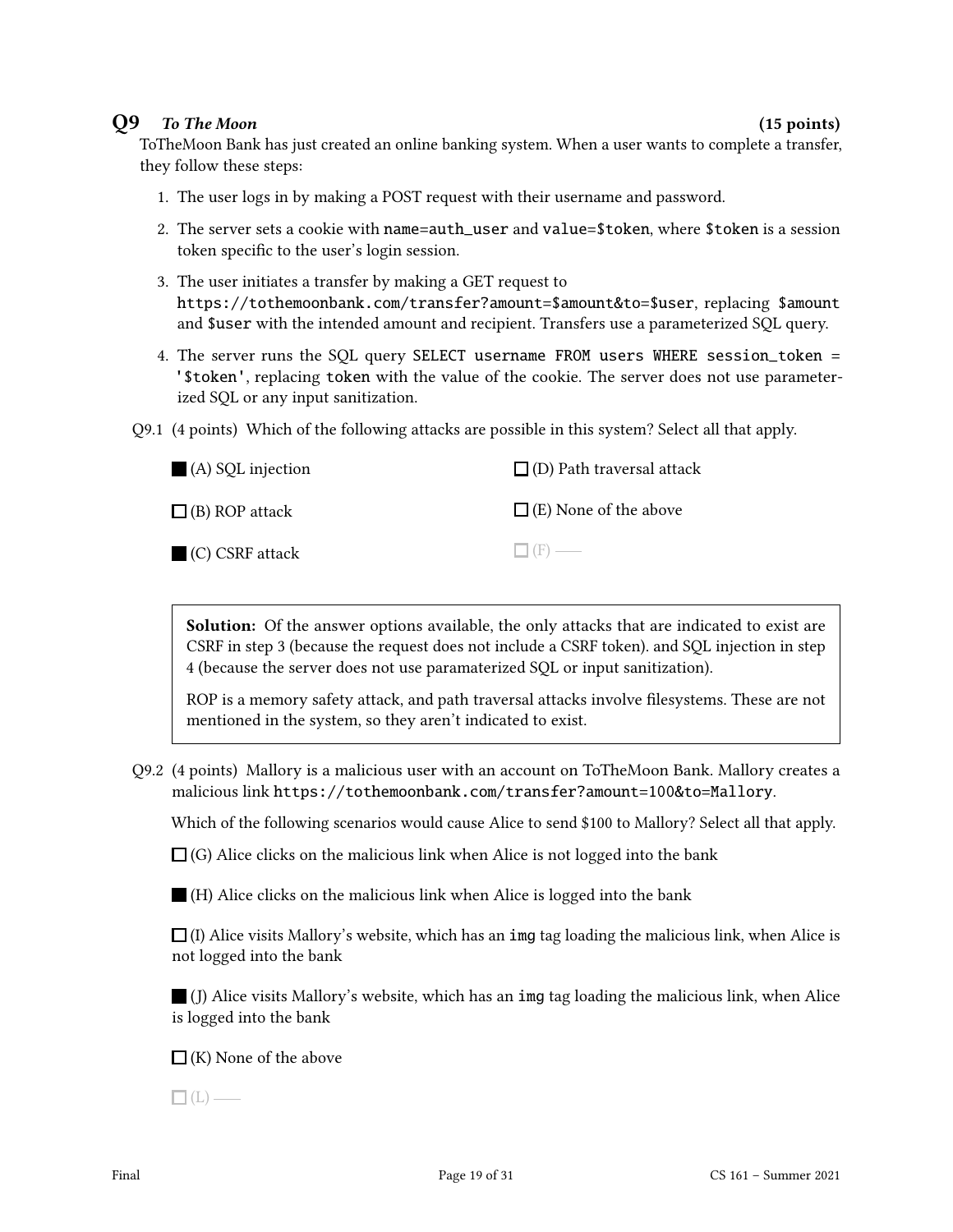**Solution:** A CSRF attack would require the user to be logged in on the bank website. After this, any option that makes a GET request would transfer the money, so both an img tag and a link would cause this behavior.

Q9.3 (4 points) Suppose Step 4 is modied. To initiate a transfer, instead of making a GET request, the user makes a POST request to https://tothemoonbank.com/transfer with the amount and recipient in the POST body.

Which of the following scenarios would cause Alice to send \$100 to Mallory? Select all that apply.

Clarification during exam: The malicious link in the answer choices should be https://tothemoonbank.com/transfer?amount=100&to=Mallory.

 $\Box$ (A) Alice clicks on the malicious link when Alice is not logged into the bank

 $\Box$ (B) Alice clicks on the malicious link when Alice is logged into the bank

 $\Box$  (C) Alice visits Mallory's website, which has an img tag loading the malicious link, when Alice is not logged into the bank

 $\Box$  (D) Alice visits Mallory's website, which has an img tag loading the malicious link, when Alice is logged into the bank

(E) None of the above

 $\Box$  (F) —

Solution: Neither the img tag nor the malicious link would cause a POST request to be sent, so none of these options would cause a transfer to take place.

Q9.4 (3 points) Which user inputs might be vulnerable to SQL injection? Select all that apply.

 $\Box$  (G) amount parameter

 $\Box$  (H) to parameter

(I) Value of the auth\_user cookie

 $\Box$  (J) None of the above

 $\Box$ (K) —

 $\Box$ (L) —

Solution: The question indicates that only the token query in step 4 is vulnerable to SQL injection, so only the value of the auth\_user cookie would be vulnerable.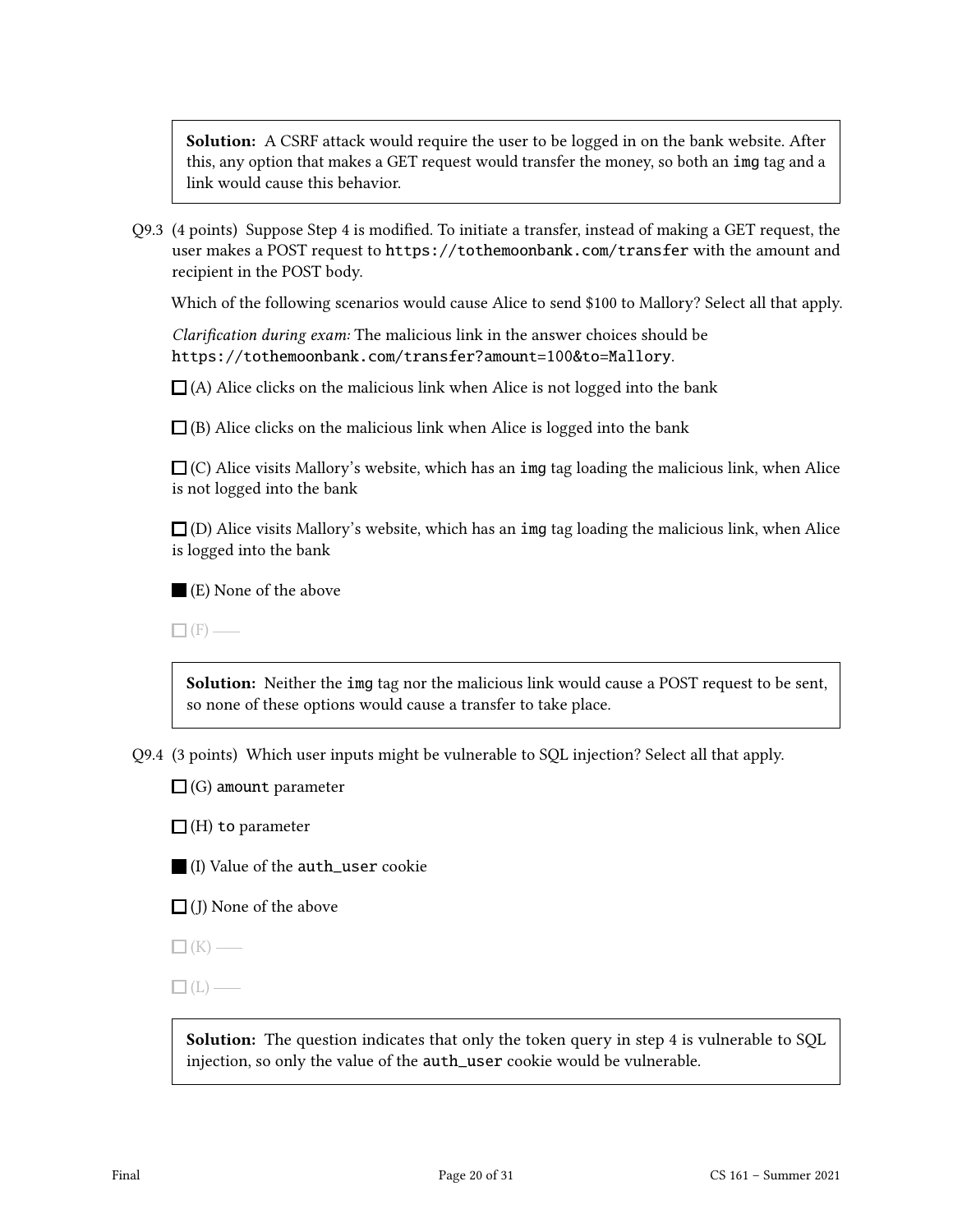# $Q10$   $AES-EMAC$  (19 points)

Consider AES-EMAC, which is another scheme for generating secure MACs.



Q10.1 (2 points) TRUE or FALSE: Given only T, an attacker can generate a valid MAC for  $M||M'$ , for an  $M'$  of the attacker's choosing.



**Solution:** False. Without the keys, the attacker cannot compute further intermediate states  $S_i$ .

Q10.2 (2 points) TRUE or FALSE: Given only T and  $K_1$ , an attacker can generate a valid MAC for  $M||M'$ , for an M' of the attacker's choosing.



**Solution:** False. Without  $K_2$ , the attacker cannot output a valid final state T, and the attacker cannot reverse the final AES encryption to learn the intermediate state  $S_n$ .

Q10.3 (2 points) TRUE or FALSE: Given only T,  $K_1$ , and  $K_2$ , an attacker can generate a valid MAC for  $M||M'$ , for an  $M'$  of the attacker's choosing.

TRUE **CONSTRUE** 

**Solution:** True. First, the attacker can compute  $D(T, K_2)$  to retrieve  $S_n$ . (In other words, the attacker computes AES decryption on  $T$  with key  $K_2$ ).

Then, the attacker adds more intermediate state  $S_{n+1}, S_{n+2}, \ldots$  by performing more AES encryptions using  $K_1$ .

Finally, the attacker encrypts the last  $S_i$  block with  $K_2$  to produce the final MAC.

Q10.4 (2 points) TRUE or FALSE: Given the output T and the secret keys  $K_1$  and  $K_2$ , the entire original message M can be reconstructed.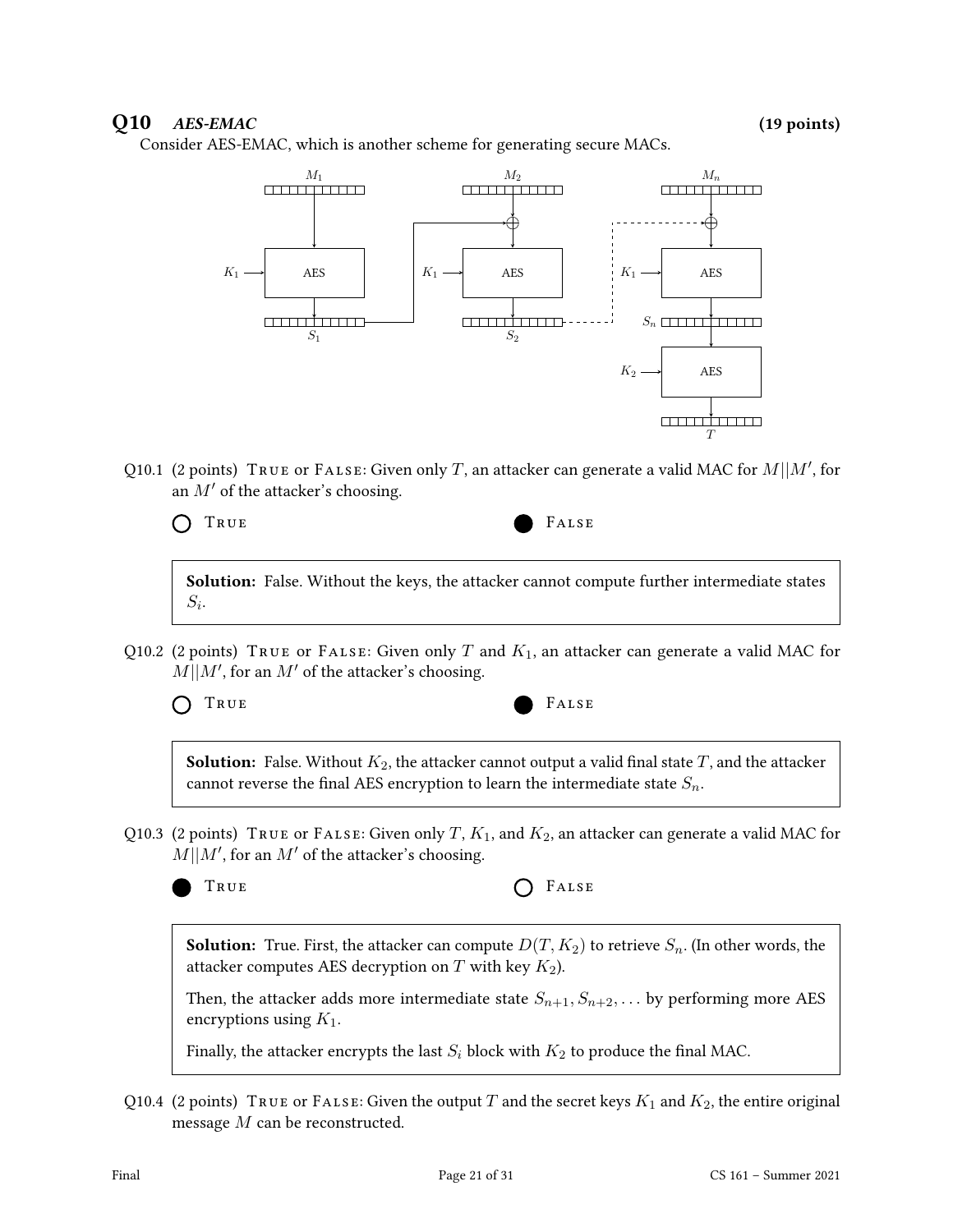

**Solution:** False. One way to see this is to note that the output is only one block long, while the message is  $n$  blocks long. There are not enough bits to reconstruct one unique message given the MAC output.

For the rest of the question, regardless of your answer to the previous parts, assume that the output is  $S_1||S_2...||S_n||T$ .

Q10.5 (4 points) Which values are needed to recover the entire original message? Select all that apply.

| $\blacksquare$ (A) $S_i$ for all $1 \leq i \leq n$ | $\square$ (D) $K_2$          |
|----------------------------------------------------|------------------------------|
| $\Box$ (B) $T$                                     | $\Box$ (E) None of the above |
| $\blacksquare$ (C) $K_1$                           | $\Box$ (F) —                 |

**Solution:** Notice that this mode is very similar to CBC mode with a constant 0 IV. In order to recover the message, the output of each encryption block is needed, which corresponds to the states  $S_1$  to  $S_n$ . In CBC, decryption requires the original key, and  $K_1$  corresponds to this key in this mode. Neither  $K_2$  nor T are necessary since they would only be used to recover  $S_n$ , which is already given to us.

Q10.6 (3 points) Which of these equations is correct for calculating a plaintext block  $M_i$  given the output and both keys  $K_1$  and  $K_2$ ?

| (G) $M_i = \text{Dec}(K_1, S_i) \oplus S_{i-1}$            | $\bigcirc$ (J) $M_i = \text{Dec}(K_2, S_i \oplus S_{i-1})$ |
|------------------------------------------------------------|------------------------------------------------------------|
| $\bigcirc$ (H) $M_i = \text{Dec}(K_1, S_i \oplus S_{i-1})$ | $\bigcirc$ (K) $M_i = \text{Enc}(K_1, S_i) \oplus S_{i-1}$ |
| $\bigcirc$ (I) $M_i = \text{Dec}(K_2, S_i) \oplus S_{i-1}$ | $\bigcirc$ (L) $M_i = \text{Enc}(K_1, S_i \oplus S_{i-1})$ |

**Solution:** By inspecting the diagram, we can write out the equation for encryption:  $S_i$  =  $E(K_1, M_i \oplus S_{i-1})$ . Note that it is very similar to AES-CBC.

Now we can solve for  $M_i$  to produce the decryption algorithm:

 $S_i = E(K_1, M_i \oplus S_{i-1})$  Encryption equation  $D(K_1, S_i) = M_i \oplus S_{i-1}$  Decrypt both sides  $D(K_1, S_i) \oplus S_{i-1} = M_i$  XOR both sides with  $S_{i-1}$ 

Q10.7 (4 points) Select all true statements about this scheme.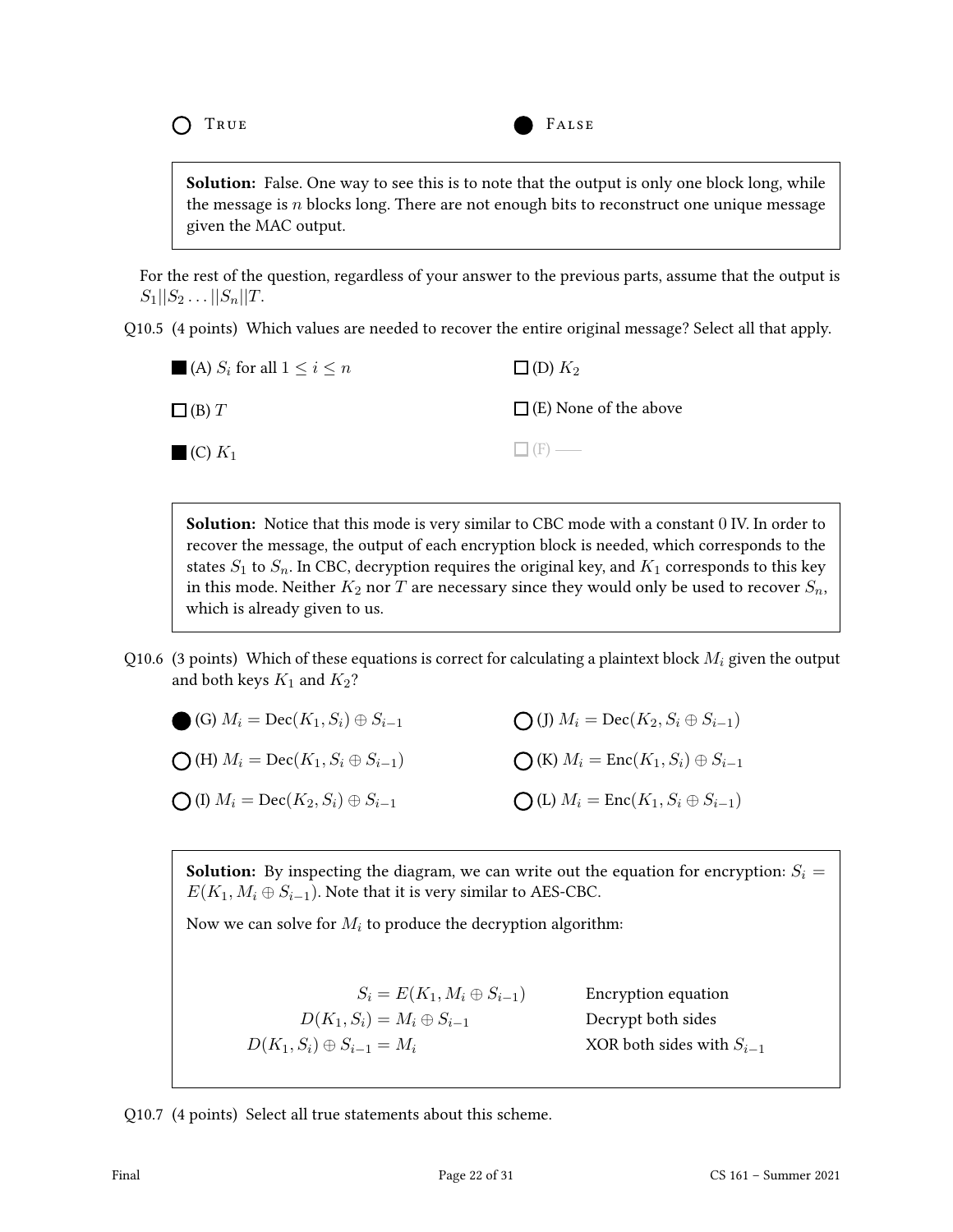$\blacksquare$  (A) To compute AES-EMAC on a message, the message must first be padded to a multiple of the block size

 $\Box$ (B) Encryption can be parallelized

(C) Decryption can be parallelized

(D) AES-EMAC is IND-CPA secure

 $\Box$  (E) None of the above

 $\square$  (F) —

### Solution:

A: True. The message is split into blocks and each block is encrypted with AES, so the message must be padded to a multiple of the block size.

B: False. Encrypting block i requires the ciphertext from block  $i - 1$ , so before we can encrypt block *i*, we must first wait for block  $i - 1$  to be encrypted.

C: True. The decryption algorithm only depends on ciphertext blocks, not plaintext blocks, and all ciphertext blocks are known at the beginning of decryption.

D: False. There is no randomness involved, so the scheme is deterministic. Deterministic schemes cannot be IND-CPA secure.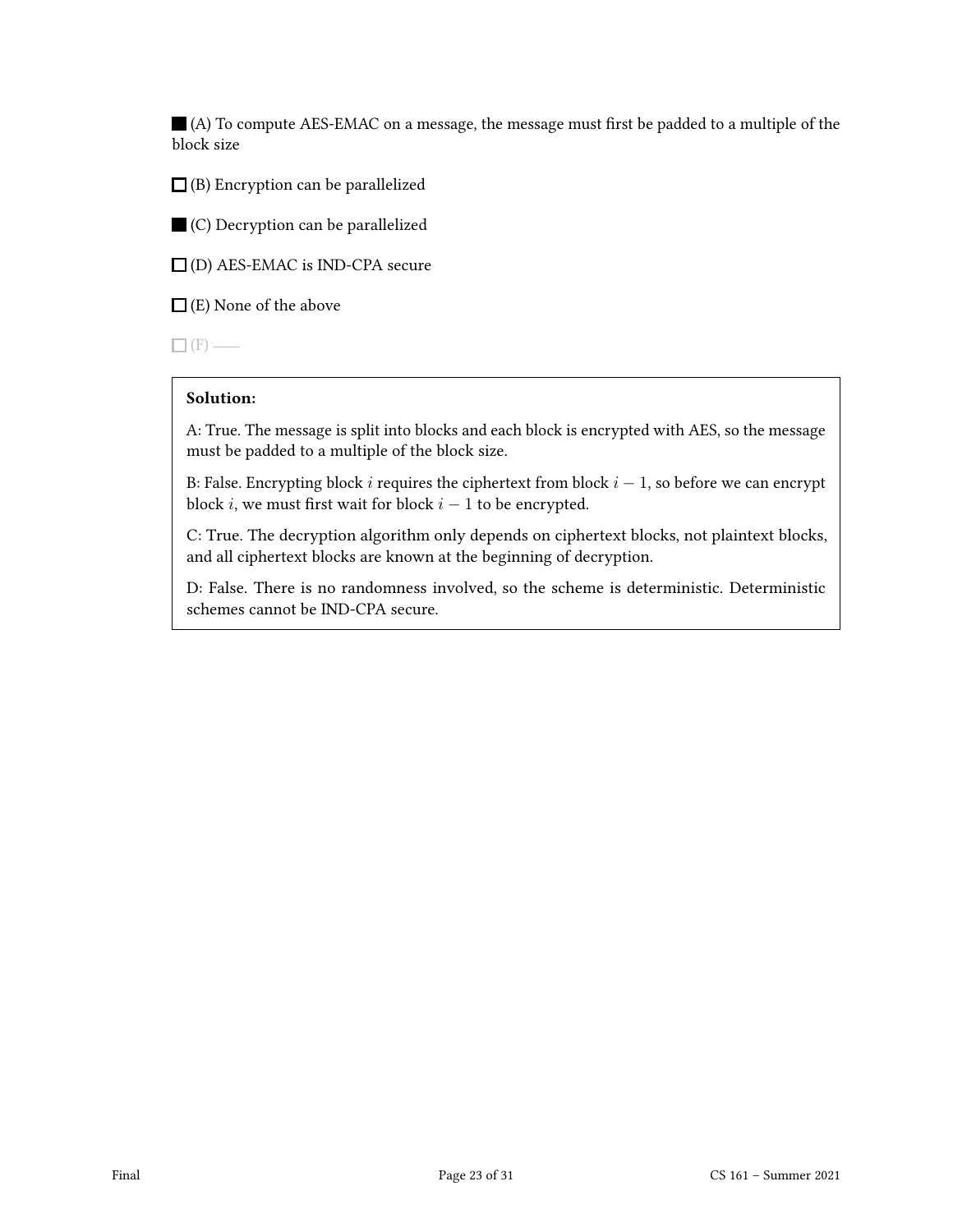Q11 DNS Lookups (15 points)

EvanBot performs a lookup for the IP address of toon.cs161.org. For each DNS or DNSSEC record, determine which name server sent the record.

Q11.1 (3 points) A type record with the IP address of toon.cs161.org

| $\bigcap$ (A) root name server       | $\bigcap$ (D) None of the above |
|--------------------------------------|---------------------------------|
| $\bigcap$ (B) . org name server      | $\bigcap (E)$ —                 |
| $\bigcirc$ (C) cs161.org name server | $\bigcap$ (F) —                 |

Solution: This is the final answer record, which is sent by the  $cs161.org$  name server.

Q11.2 (3 points) A type record with the IP address of the cs161.org name server

| $\bigcap$ (G) root name server      | $\bigcap$ (J) None of the above |
|-------------------------------------|---------------------------------|
| $\bullet$ (H) . org name server     | $\bigcap (K)$ —                 |
| $\bigcap$ (I) cs161.org name server | $O(L)$ —                        |

Solution: In this record, the cs161.org name server's parent name server is redirecting the resolver to the cs161.org name server. The parent of the cs161.org name server is the .org name server.

Q11.3 (3 points) A type record with the IP address of cs161.org (not the name server)

| $\bigcap$ (A) root name server      | (D) None of the above |
|-------------------------------------|-----------------------|
| $\bigcap$ (B) . org name server     | $\bigcap (E)$ —       |
| $\bigcap$ (C) cs161.org name server | $\bigcap$ (F) —       |

Solution: The IP address of cs161.org was not queried for, and cs161.org is not a name server, so this record will not be sent in this DNS lookup.

Q11.4 (3 points) DNSKEY type record with the public key of the cs161.org name server

| $\bigcap$ (G) root name server       | $\bigcap$ (J) None of the above |
|--------------------------------------|---------------------------------|
| $\bigcap$ (H) . org name server      | $\bigcap (K)$ —                 |
| $\bigcirc$ (I) cs161.org name server | $\bigcap(L)$ —                  |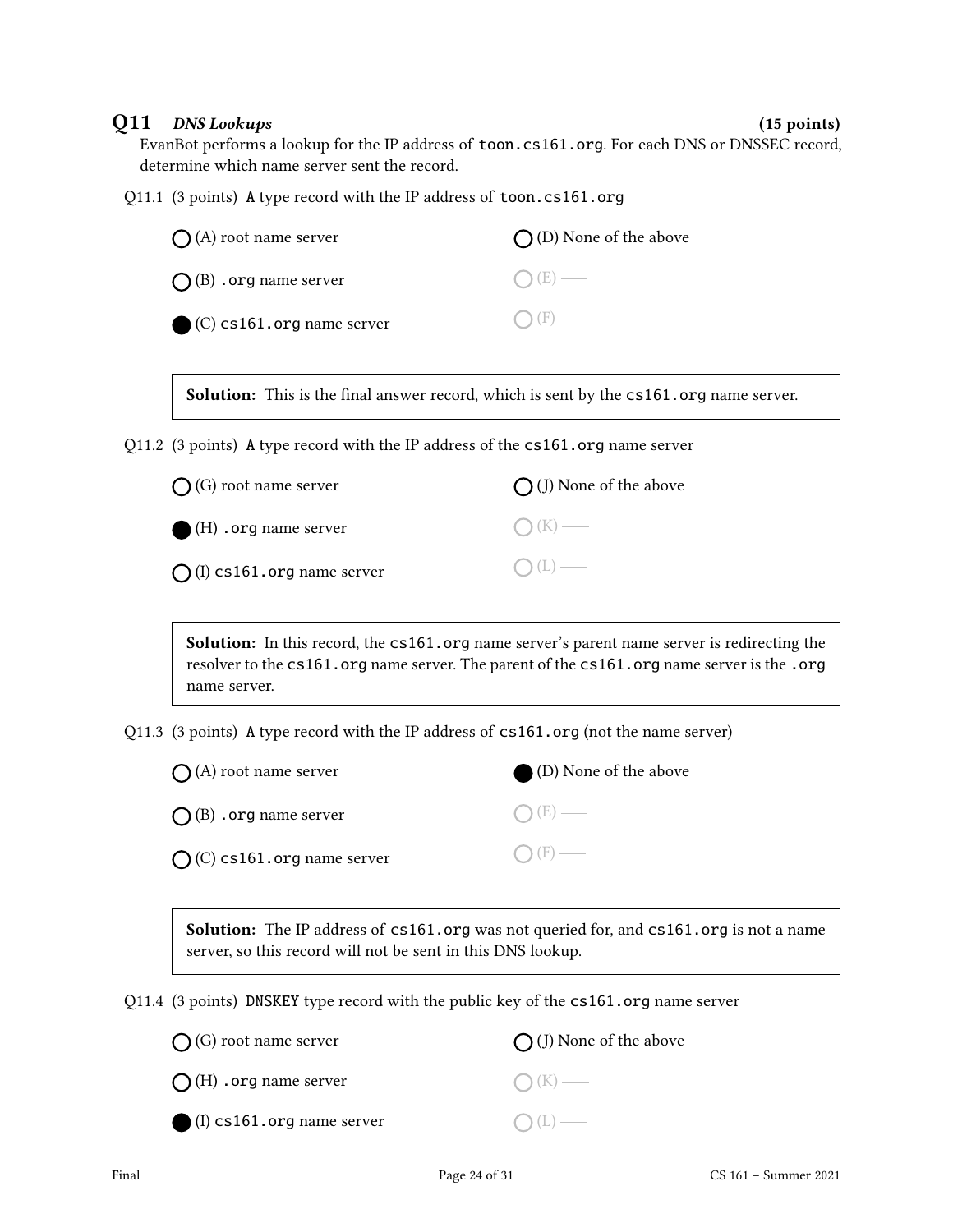Solution: In DNSSEC, each name server sends its own public keys, so this record comes from the cs161.org name server.

Q11.5 (3 points) DS type record with the hash of the .org name server's public key

| $\bigcirc$ (A) root name server     | $\bigcap$ (D) None of the above |
|-------------------------------------|---------------------------------|
| $\bigcap$ (B) . org name server     | $O(E)$ —                        |
| $\bigcap$ (C) cs161.org name server | $\bigcap$ (F) —                 |

Solution: In DNSSEC, the DS type record is used by the parent to endorse the child's public key. In this record, the child is the .org name server, so the parent must be the root name server.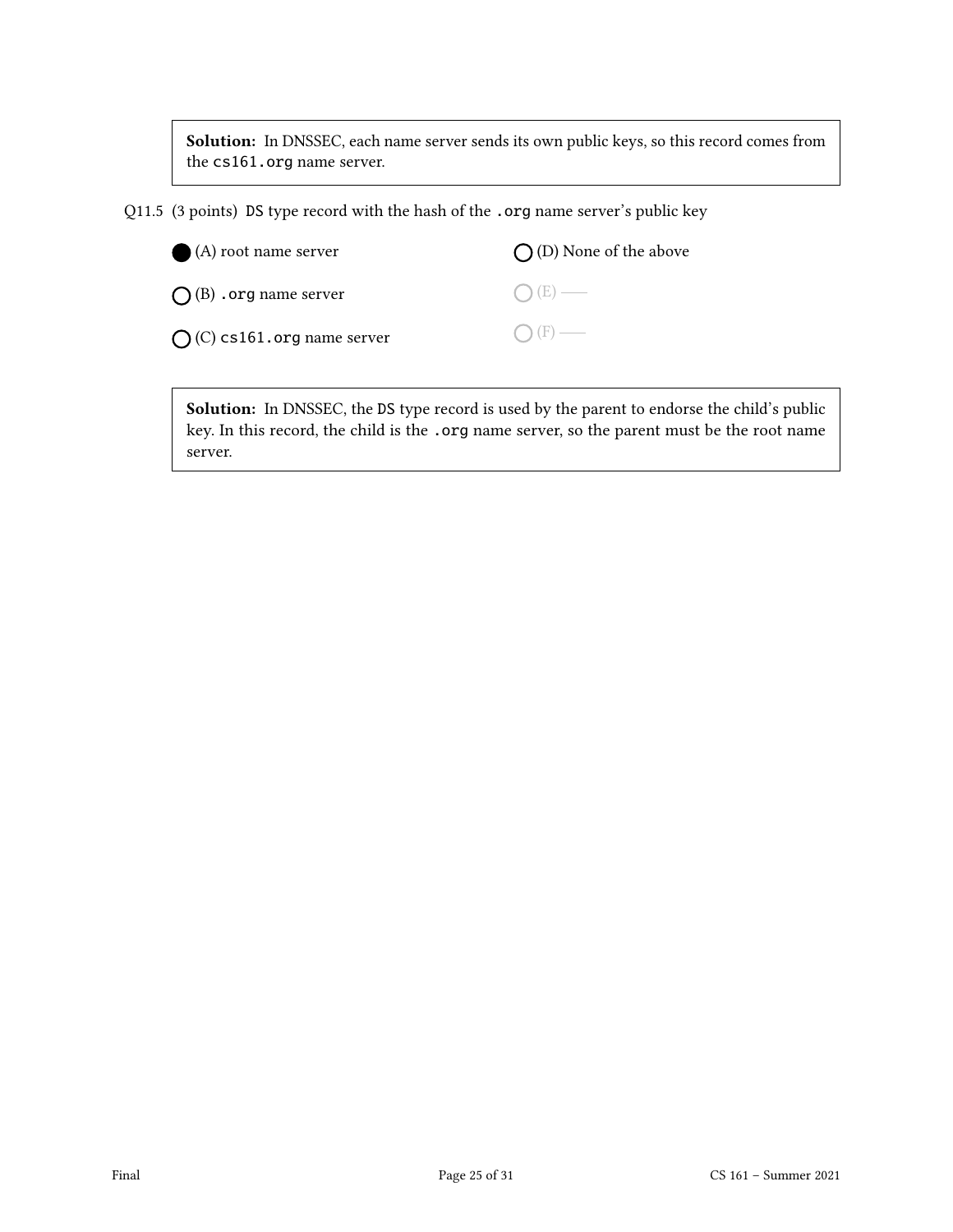## Q12 Wallet Management (26 points)

Consider the following vulnerable C code:

```
1 \# include \le stdio . h>
2 \times #include < stdlib.h>
3
4 struct wallet {
5 char owner [4]; /* 4 bytes. */
6 int amt; \frac{1}{2} /* 4 bytes. */
7 };
8
9 int main (void) {
10 int wallet_idx = 0;
11 \vert struct wallet wals [8];
12 char buf [16];
13
14 while (1) {
15 \vert \star Get wallet index. \star/
16 printf ("Enter wallet index:\langle n" \rangle;
17 fgets (buf, 16, stdin);
18 int wallet idx = \text{atoi}(\text{buf});19 if (wallet_idx < 0)20 \vert /* Exit loop if invalid index. */
21 break;
22 }
23
24 \vert /* Update dollar amount. */
25 printf ("Enter dollar amount:\n");
26 fgets (buf, 16, stdin);
27 wals [wallet_idx]. amt = atoi(buf);
28
29 /* Read owner. */30 printf ("Enter owner name:\n");
31 gets (wals [wallet idx]. owner);
32 }
33
34 return 0;
35 }
```
Assume you are on a little-endian 32-bit x86 system. Assume that there is no compiler padding or additional saved registers in all subparts.

*Clarification during exam:* The atoi function converts a string to an integer. For example, atoi ("3") would return the integer value 3.

Q12.1 (4 points) For the first subpart, assume that **no memory safety defenses** are enabled.

Let SHELLCODE be a 24-byte malicious shellcode. If the address of wals is 0x9fffcad0, provide an input as a series of Python print statements that would cause your program to execute malicious shellcode.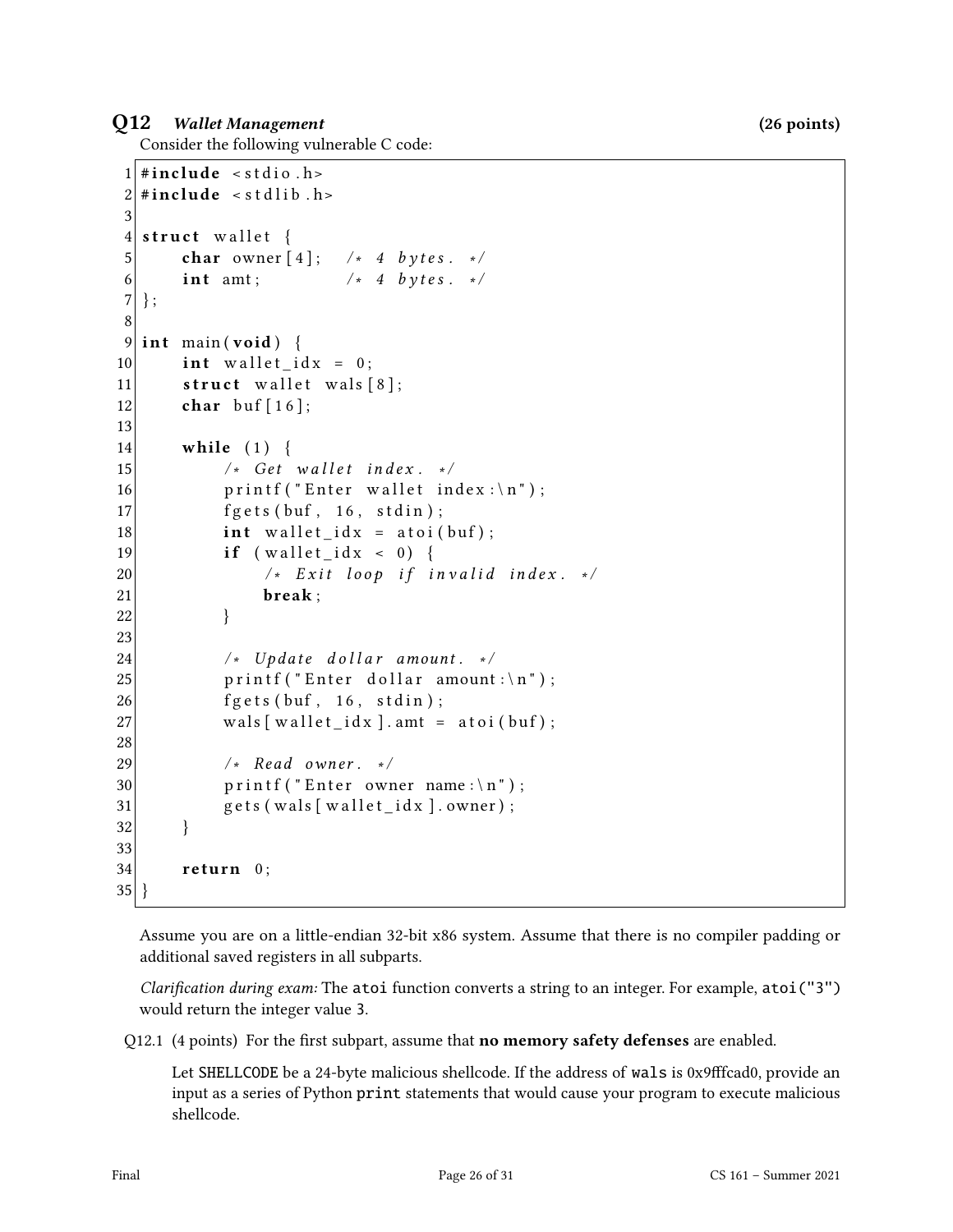For example, a sequence of non-malicious inputs that updates wallet 0 without exiting the loop would be:

```
print('0')
print('1000')
print('NN')
```
Write your answer in Python 2 syntax (just like in Project 1).

**Solution:** This is a standard buffer overflow. First, we need to input a '0' to start writing at the beginning of the buffer. Next, we need to input any number to get past the call to update the number of dollars in the wallet. Then, we input our exploit that overflows the buffer in the call to gets. The RIP is located 36 bytes after the start of wals, so we can input the shellcode, followed by 12 dummy bytes, followed by the address of our shellcode. Finally, we need to exit the loop by inputting an invalid index to actually return to the RIP and execute our shellcode:

```
print('0')
print('1234')
print(SHELLCODE + 'A' * 44 + '\xd0\xca\xff\x9f')
print('-1');
```
For the remaining parts of this question, assume that stack canaries are enabled.

Q12.2 (3 points) Complete the stack diagram with stack canaries enabled. Each row represents 4 bytes. Parts (2a), (2b), and (2c):

| RIP of main |
|-------------|
| (2a)        |
| (2b)        |
| (2c)        |
| (3a)        |
| (3b)        |
| (3c)        |
| (3d)        |

 $\bigcap$  (G) (2a) - SFP of main; (2b) - wallet\_idx; (2c) - canary

```
(H) (2a) - SFP of main; (2b) - canary; (2c) - wallet_idx
```

```
\bigcap (I) (2a) - canary; (2b) - SFP of main; (2c) - wallet_idx
```
 $\bigcap$  (J) (2a) - canary; (2b) - wallet\_idx; (2c) - SFP of main

 $\bigcap$  (K) (2a) - wallet\_idx; (2b) - SFP of main; (2c) - canary

 $\bigcap$  (L) (2a) - wallet\_idx; (2b) - canary; (2c) - SFP of main

Q12.3 (3 points) Parts (3a), (3b), (3c), and (3d):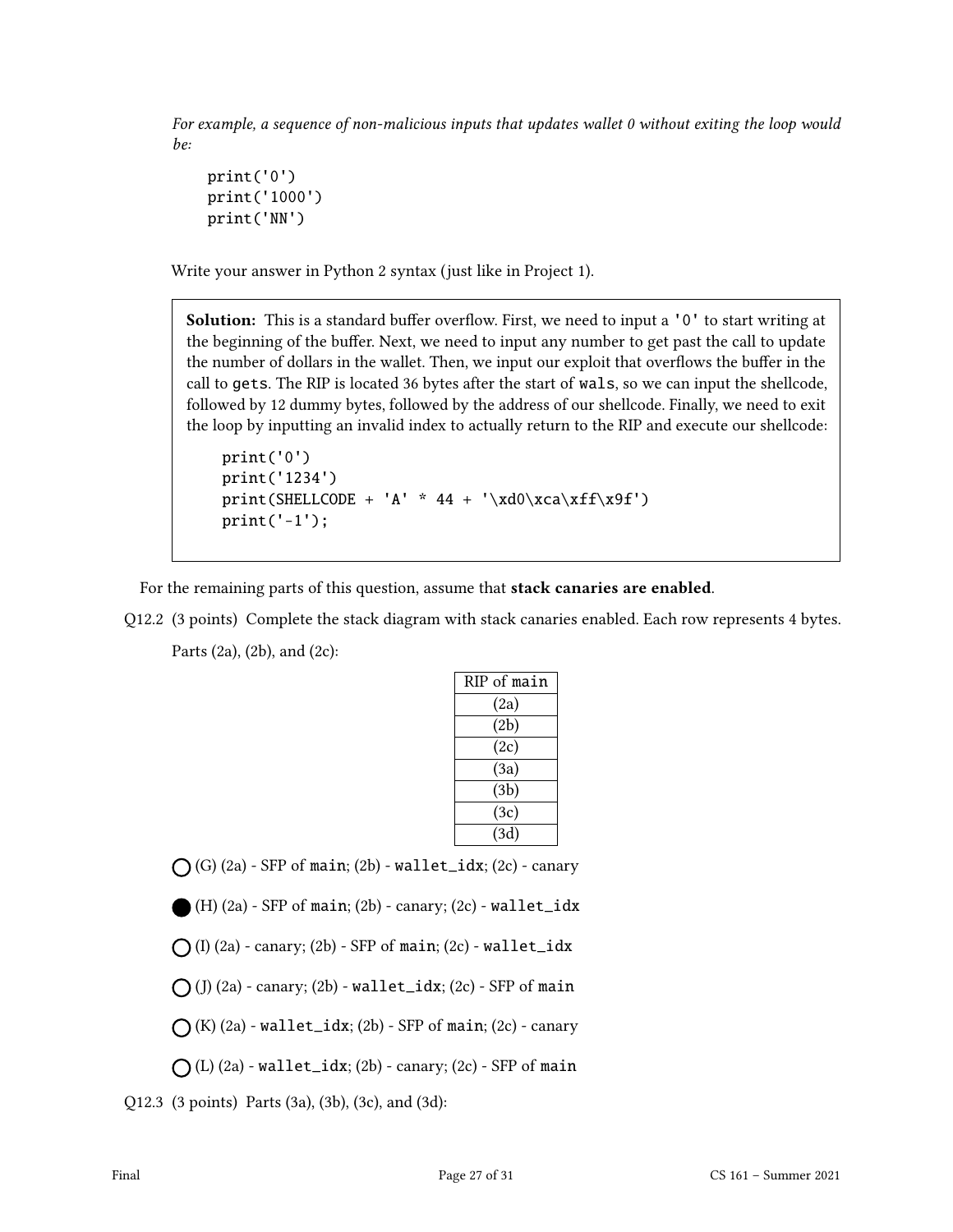

| ۰. |  |
|----|--|

| <b>Solution:</b> The full stack diagram is as follows: |               |  |
|--------------------------------------------------------|---------------|--|
|                                                        | RIP of main   |  |
|                                                        | SFP of main   |  |
|                                                        | canary        |  |
|                                                        | wallet_idx    |  |
|                                                        | wals[7] . amt |  |
|                                                        | wals[7].owner |  |
|                                                        | wals[6] . amt |  |
|                                                        | wals[6].owner |  |
|                                                        |               |  |

Q12.4 (3 points) Describe, briefly, a vulnerability on line 19. Additionally, describe a one-line fix to line 19 that would make this code memory-safe.

Solution: Line 19 fails to check for a valid index. While it ensures that the index will never be negative, it should also check that the user does not index past the end of the wals array. Thus, a one-line fix would be to replace the check with

if (wallet\_idx  $< 0$  || wallet\_idx  $> = 16$ )

Q12.5 (5 points) Let SHELLCODE be a 24-byte malicious shellcode. If the address of the RIP of main is 0xbfeffc80, provide an input as a series of Python print statements that would cause your program to execute malicious shellcode.

Solution: Now that we have a stack canary in the way, we need be a bit smarter about how we overwrite the RIP. Notice: Because of the indexing vulnerability, we have the ability to write to any address in memory above the start of the wals array by choosing an invalid index.

Each struct wallet is 8 bytes long, so the wallet\_idx variable and the canary would appear to be wals[8], and the SFP and RIP of main would appear to be wals[9].

First, we input '9' to maliciously index into the SFP and RIP. Next, we input any number to update the number of dollars. Then, we input our exploit: 4 dummy bytes to overwrite the SFP,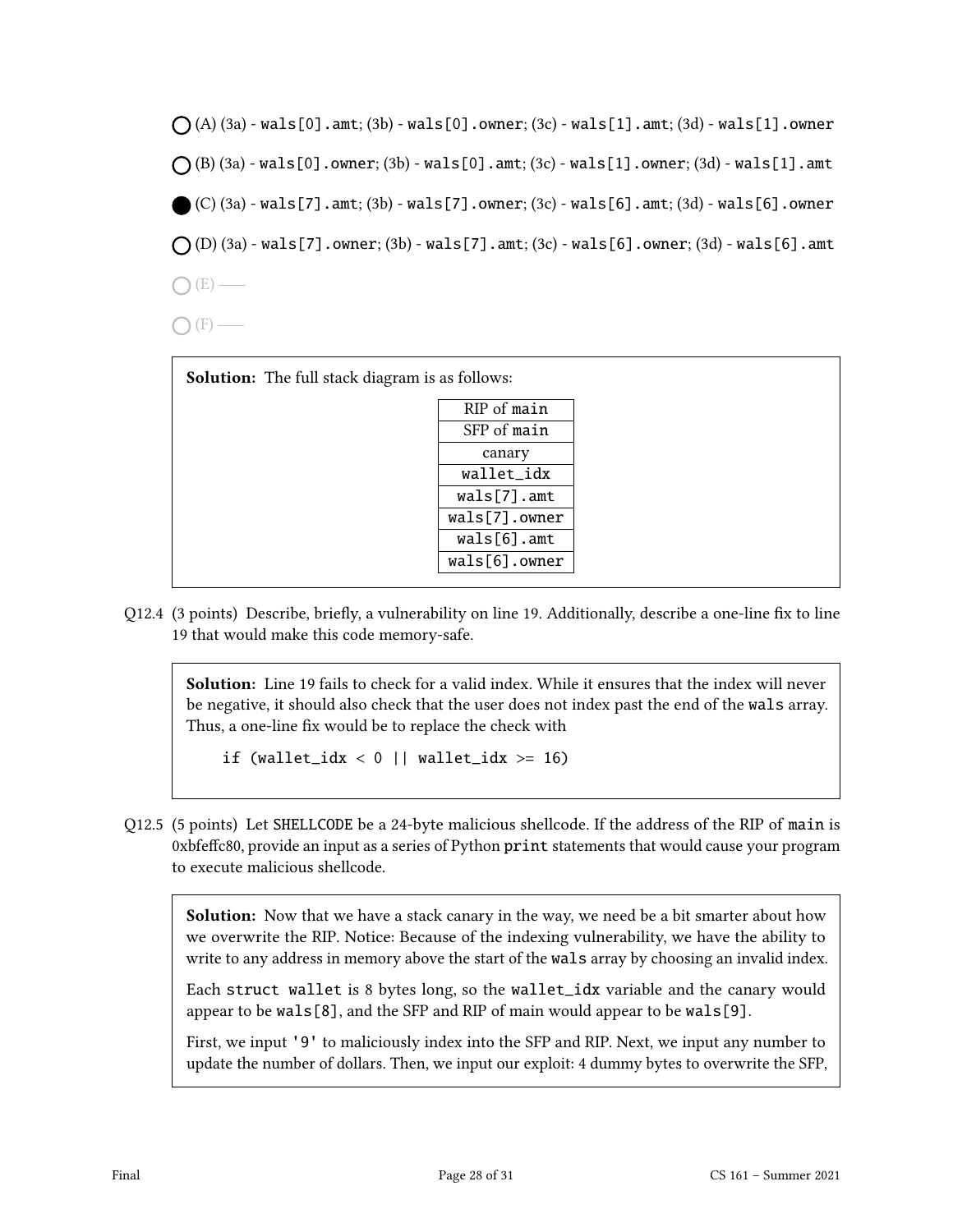then input the address of SHELLCODE, which will be 4 bytes after the RIP itself (thus using the address of  $RIP + 4$ ), then the shellcode. Finally, we input an invalid index to exit the loop:

```
print('9')
print('1234')
print('A' * 4 + '\x84\xfc\xef\xbf' + SHELLCODE)
print('-1')
```
Q12.6 (4 points) Assume that the call to gets on line 31 is replaced with fread(wals[wallet\_idx].owner, 1, 4, stdin). Recall that fread does stop reading at a newline and does not add a NULL terminator.

EvanBot thinks that this code is no longer exploitable because the gets function is no longer used. Assume that your 24-byte shellcode must be written in a contiguous block of memory. Is EvanBot correct? If you answer Yes, describe why you can no longer exploit this code. If you answer No, describe how you would write your shellcode to a contiguous block of memory.

 $\bigcap$  (G) Yes  $\bigcap$  (H) No  $\bigcap$  (I)  $\longrightarrow$   $\bigcap$  (J)  $\longrightarrow$   $\bigcap$  (K)  $\longrightarrow$   $\bigcap$  (L)  $\longrightarrow$ 

Solution: In fact, even though fread only directly lets you write every other block of 4 bytes (since it only controls the 4-byte owner field of an 8-byte struct), you can still control a contiguous block of memory through the amt field. By treating 4 bytes of shellcode as a 32-bit integer and outputting its decimal representation, the atoi function will convert the decimal representation back into the raw bits of the shellcode, which will then be written to memory.

Thus, the full algorithm is as follows: For parts of memory written using the owner field, simply output the raw bytes to be read by the fread call. For parts of memory written using the amt field, treat the 4 bytes as a 32-bit integer and output its decimal representation. This allows the attacker to control a contiguous block of memory to place the shellcode.

An alternative solution is to pass the shellcode as an argument or an environment variable to the program, causing it to be placed in memory.

Q12.7 (4 points) This part is independent of the previous subpart, but assume that stack canaries are still enabled. Which of the following actions would individually prevent the attacker from executing malicious shellcode (not necessarily using the exploit from above)?

Clarification during exam: The answer choice "Enabling pointer authentication" has been dropped. All students will receive credit for that answer choice only.

 $\Box$  (A) Enabling non-executable pages in addition to stack canaries

 $\Box$ (B) Enabling pointer authentication

 $\Box$  (C) Replacing the call to gets on line 31 with fgets (wals[wallet\_idx].owner, 4, stdin)

 $\Box$  (D) Swapping the positions of the owner and amt fields in the wallet struct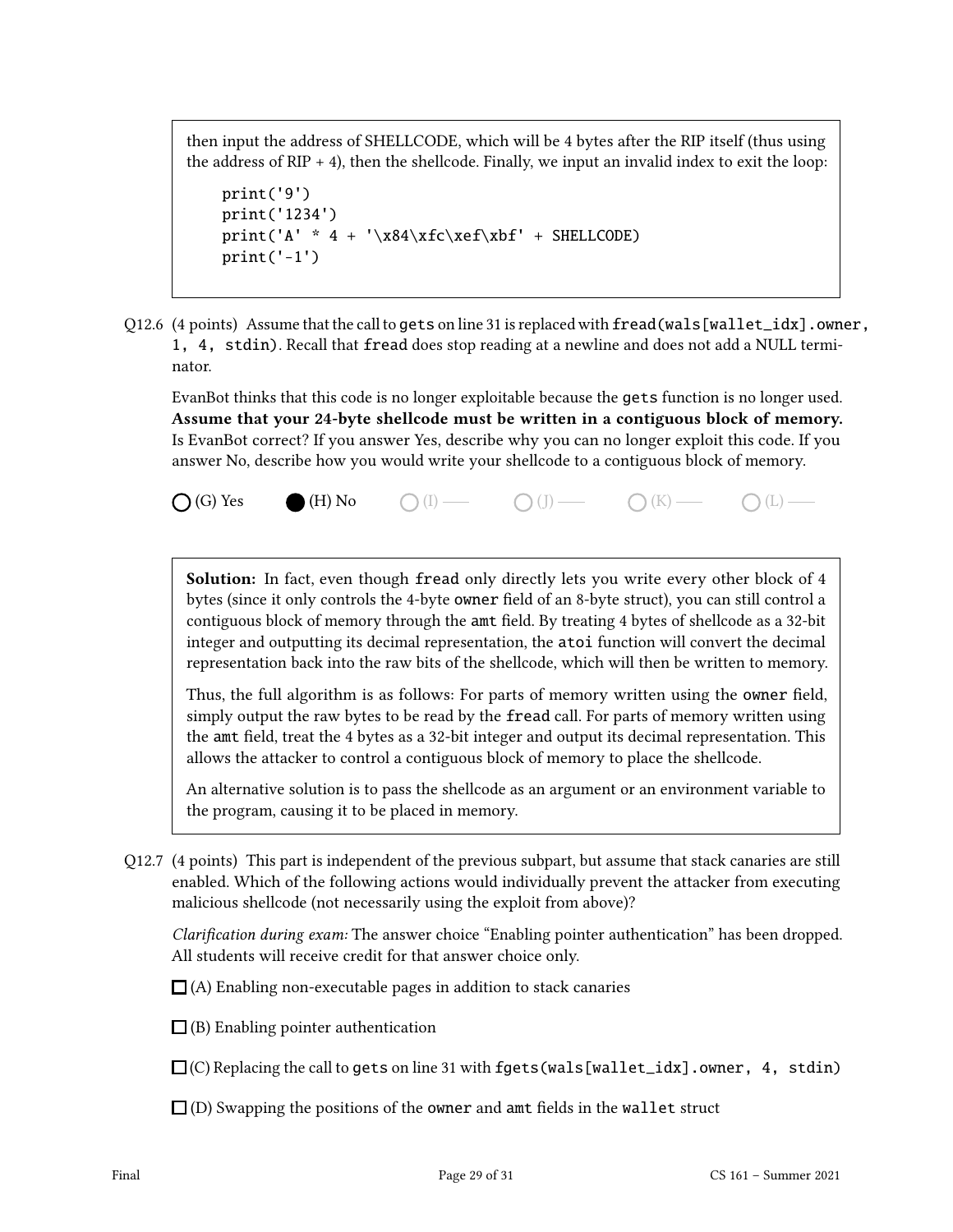(E) None of the above

 $\Box$ (F) —

Solution: A: False. Non-executable pages is trivial to bypass in most circumstances using return-to-libc (which is clearly used in the program) or a ROP attack.

B: Because pointer authentication is only defined in 64-bit systems, and this question uses a 32-bit system, this answer choice is ambiguous, so we gave points to everyone on this answer choice.

C: False. The RIP of main can still be overwritten by indexing into wals[9], and shellcode could be placed elsewhere under the control of the attacker, such as in the environment variables or in the arguments to the program (just like in Project 1 Question 4).

D: False. The call to gets is still vulnerable to a buffer overflow. The attacker just needs to account for the fact that they are now starting to write 4 bytes higher than before.